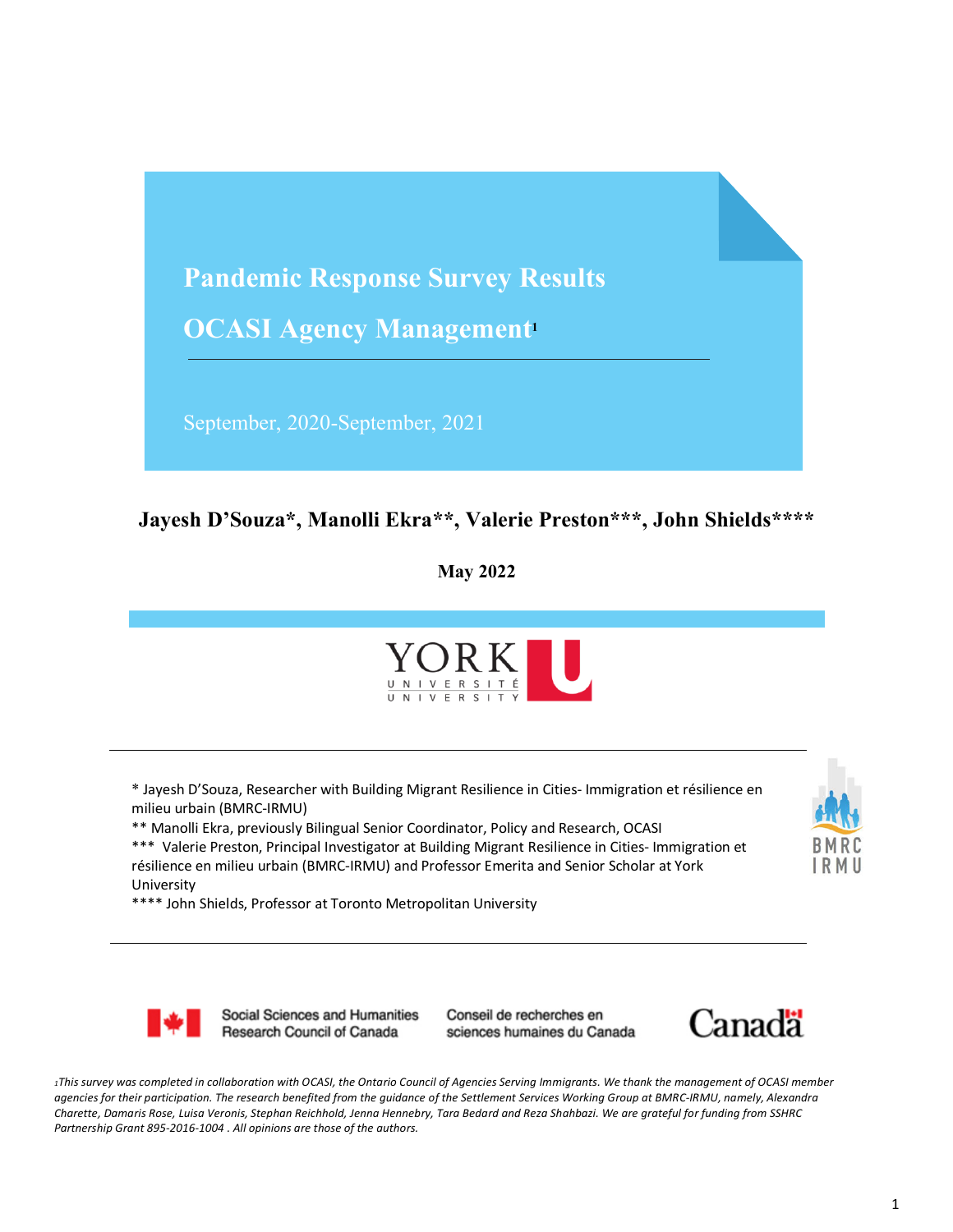

#### **Executive Summary**

This technical report documents the responses to a survey of managers from member agencies of the Ontario Council of Agencies Serving Immigrants (OCASI) conducted between November 26 and December 23, 2021. A separate survey of frontline workers has its own report. The survey was undertaken in collaboration with OCASI by the Building Migrant Resilience in Cities / Immigration et résilience en milieu urbain (BMRC-IRMU), a SSHRC-funded partnership. A *Settlement Services Working Group* of community-based and academic members from BMRC-IRMU helped to guide the research. The survey instrument was approved by the Human Participants Review Committee at York University. From the perspective of managers from OCASI member agencies, the survey investigates the impacts of COVID-19 on agency activities and other dimensions of agency operations during the twelve-month period following the pandemic's first wave. Many questions parallel questions from a survey conducted by OCASI that focused on the first wave of the pandemic.

The web-based survey was sent to all OCASI member agencies with a request that one senior member of management complete it. The majority of surveys were completed by the Executive Director or Associate Executive Director. Available in English and French, with Francophone agencies receiving the French version, we only report the English responses that make up the vast majority of completed surveys. The number of completed responses in English varied from question to question with a maximum of 49. The response rate is satisfactory, especially given the challenges of conducting surveys during a pandemic.

The report is descriptive, presenting the frequencies of responses for each question and a brief summary of the main responses for each question. The questions focus on four topics:

- 1) Demographics / Organization Characteristics (position of the respondent; revenues of agency; regional location of agency).
- 2) Client services (types of services offered; client groups served; changes in service levels; changes in location and number of clients served).
- 3) Pandemic impacts on the organization over past 12 months (shifts in planning, priorities programing, revenue and staff; communications and information confidentiality; organizational culture; staff management relations; collaborations).
- 4) Looking to the future (building organizational capacity; performance metrics; funding changes and post-pandemic government funding expectations; competition for clients).

The survey provides insights into the experience and reflections of managers in Ontario settlement agencies beyond the first wave of the pandemic. Gaining insight into the agencies' experiences is critical to agencies themselves, and policymakers at all levels of government. The assessment of the health and capacities of the sector's agencies is invaluable. Overall, the data reveal highly resilient settlement agencies that have adapted continuously to serve migrants despite the stress of a global pandemic. The data will be analysed in detail in subsequent reports.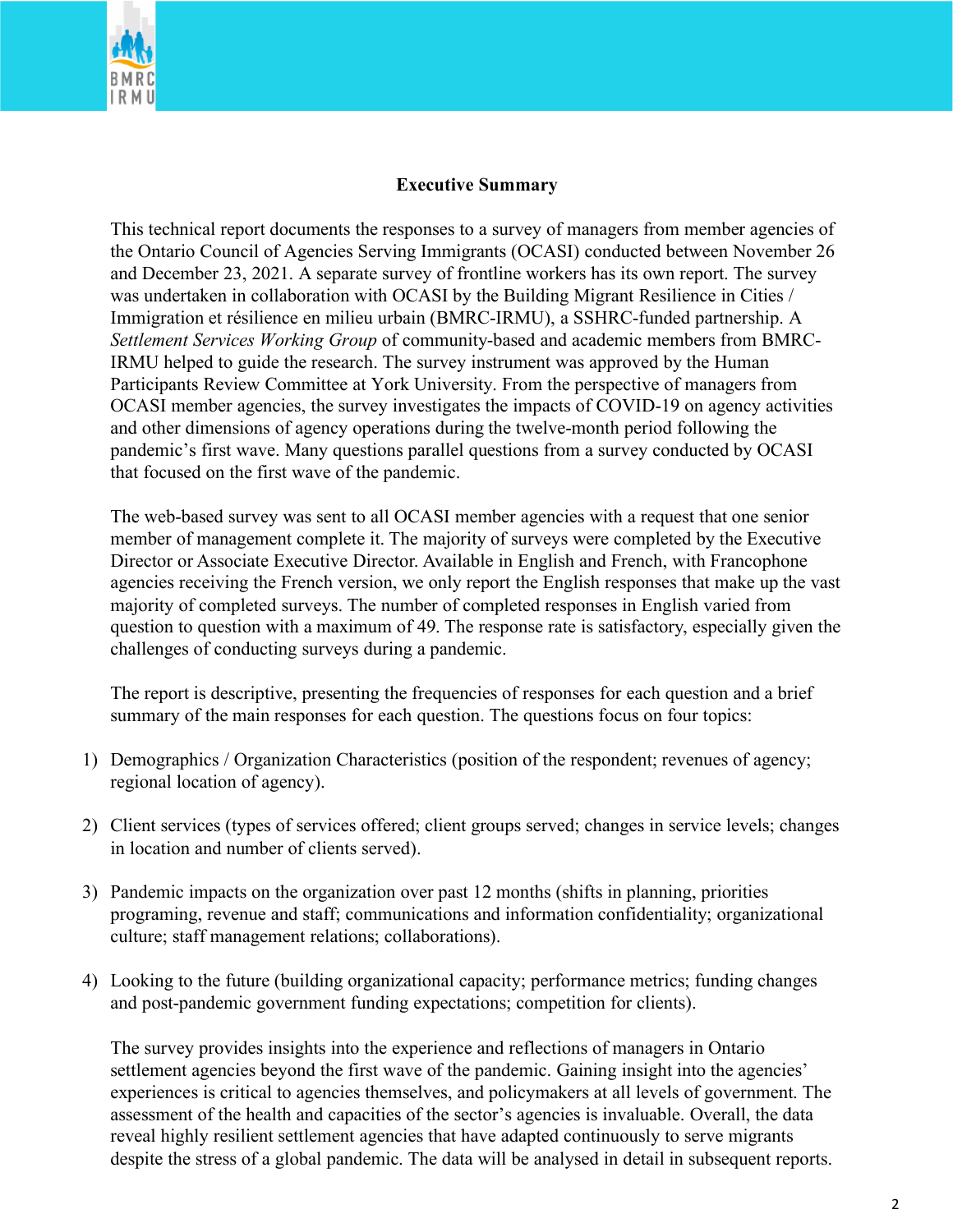

#### Q1 By participating in the following survey, I indicate my consent.

In total, 74 organizations responded to the English version of the survey. OCASI has over 200 member organizations. If we use the base of OCASI organizations as 201, the return rate is about 36.8%. For most questions the completion rate was in the 40s, topping at about 49. French language responses from francophone organizations will be analysed separately.

| <b>RESPONSES</b> |    |
|------------------|----|
| 100.00%          | 74 |
| $0.00\%$         | 0  |
|                  | 74 |
|                  |    |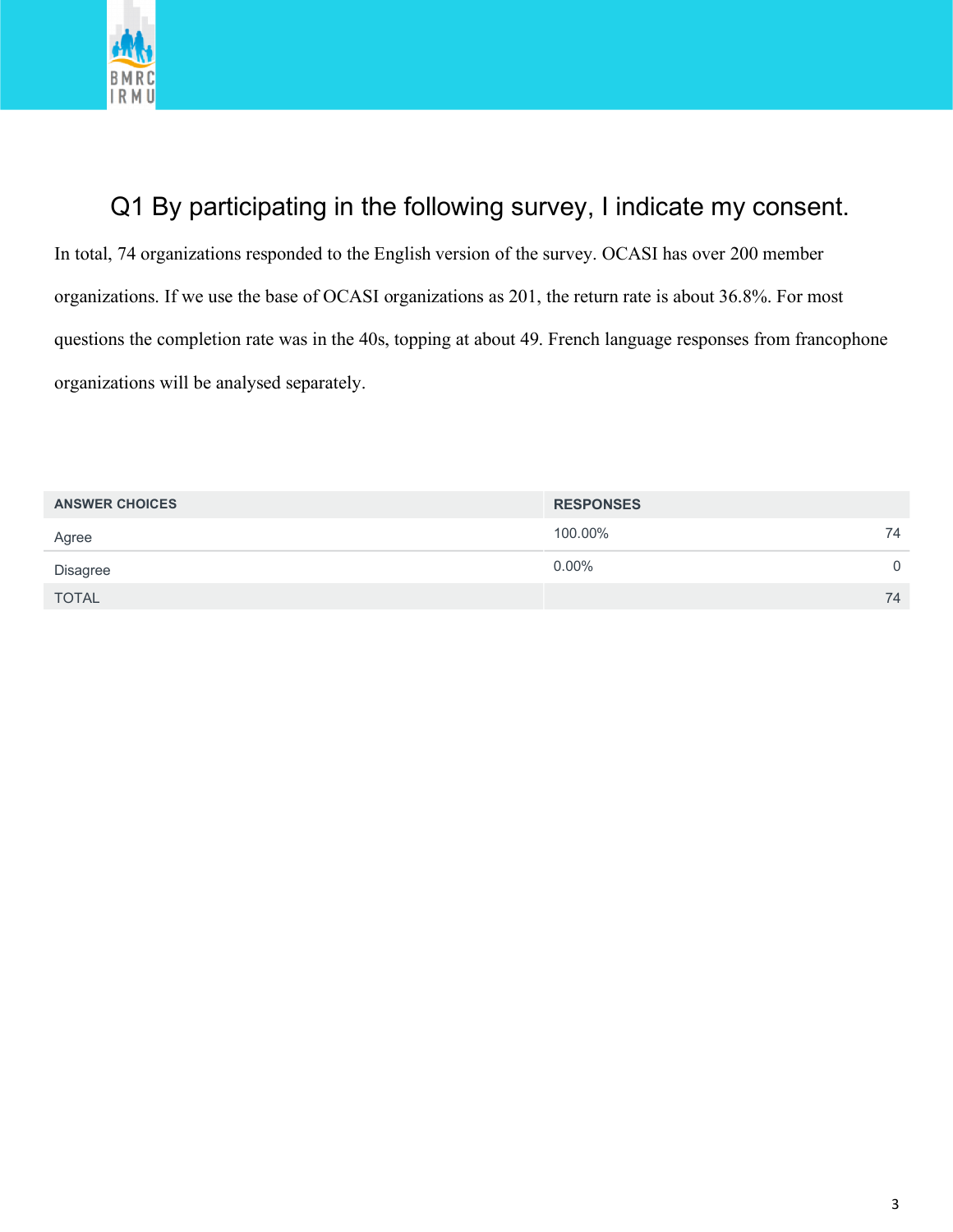

## Q3 What is your current position?

Over 58% of surveys completed by those who identified their organizational positions where CEOs or Executive

Directors (the most senior positions in the organization). There were 28 respondents out of 74, who did not identify

their position.

| <b>ANSWER CHOICES</b>               | <b>RESPONSES</b> |    |
|-------------------------------------|------------------|----|
| <b>CEO / Executive Director</b>     | 55.1%            | 27 |
| Associate/Deputy Executive Director | 8.2%             | 4  |
| <b>Director</b>                     | 16.4%            | 8  |
| Manager                             | 18.4%            | 9  |
| Program Coordinator                 | 2.0%             | 1  |
| <b>Total Respondents</b>            |                  | 49 |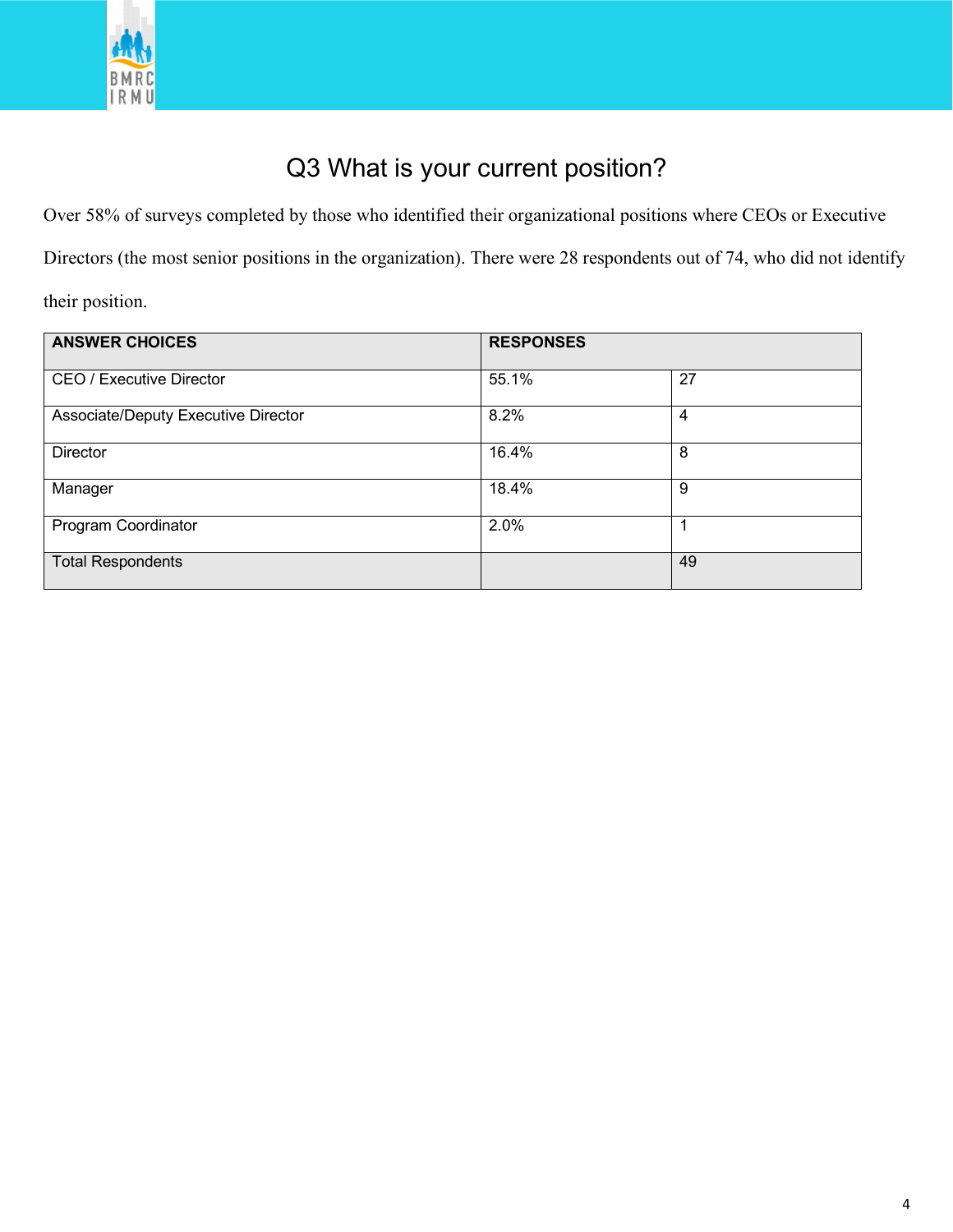

#### Q4 What OCASI region does your organization operate in?

The largest number of responding organizations come from the City of Toronto (44.9%), followed by Central West (14.29%) and Central East (12.24%). Many of these areas are part of the 905 regions bordering Toronto. The East, that includes Ottawa, stands at 10.2% of reponses; the West that includes Windsor and London rests at 8.16%; the South including Hamilton, Kitchener and Waterloo sits at 8.16%; and the North constituted only 2.04% of responses reflecting the much lower density of immigrants and organizations in this region.

| <b>ANSWER CHOICES</b>                                                                                                                                             | <b>RESPONSES</b> |                |
|-------------------------------------------------------------------------------------------------------------------------------------------------------------------|------------------|----------------|
| Central East: Barrie, Bradford, Durham Region (Ajax, Oshawa, Pickering, Whitby) Peterborough, York Region (Aurora,<br>Markham, Newmarket, Richmond Hill, Vaughan) | 12.24%           | 6              |
| Central West: Peel Region, including Brampton, Halton, Malton, Mississauga and Oakville                                                                           | 14.29%           | $\overline{7}$ |
| East: Belleville, Kingston, Ottawa                                                                                                                                | 10.20%           | 5              |
| North: Kenora, North Bay, Sault Ste. Marie, Sudbury, Thunder Bay                                                                                                  | 2.04%            | $\mathbf{1}$   |
| South: Brantford, Cambridge, Fort Erie, Guelph, Hamilton, Kitchener, Niagara, St. Catharines, Waterloo, Welland                                                   | 8.16%            | 4              |
| Toronto: City of Toronto                                                                                                                                          | 44.90%           | 22             |
| West: Chatham, Leamington, London, Sarnia, Windsor-Essex                                                                                                          | 8.16%            | 4              |
| <b>TOTAL</b>                                                                                                                                                      |                  | 49             |

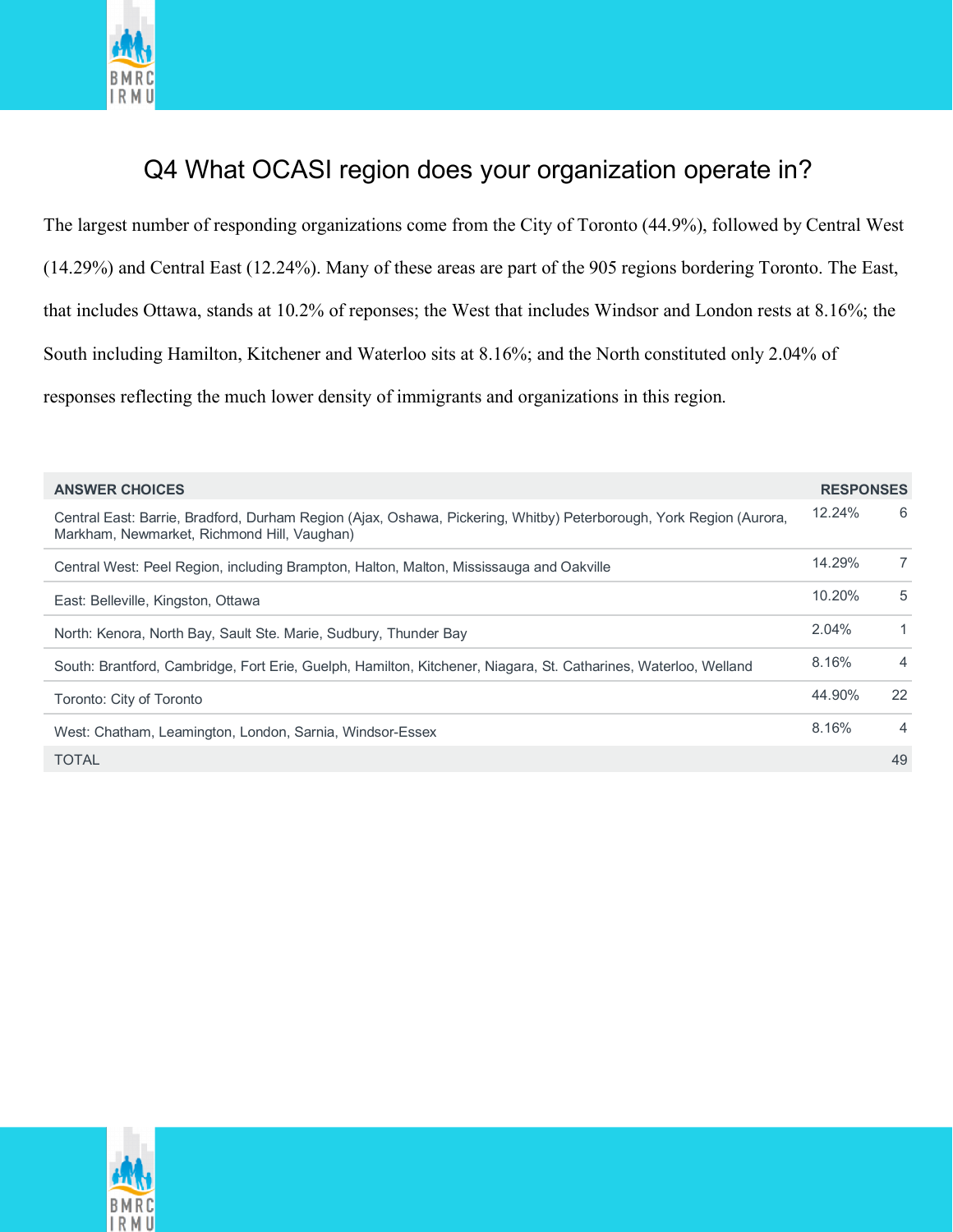#### Q5 What are the primary/main services provided by your agency? (Please select up to 5)

A very broad range of services is provided by responding organizations, with many offering multiple services. The six leading services identified are: Settlement Services (87.76% of agencies); Social Support Services (59.18%); Language Training (53.06%); Employment Services (51.02%); Youth Services (42.86%); and Seniors Services

 $(34.69\%)$ .

| <b>ANSWER CHOICES</b>                           | <b>RESPONSES</b> |                 |
|-------------------------------------------------|------------------|-----------------|
| <b>Education/Literacy Programs</b>              | 22.45%           | 11              |
| <b>Employment Services</b>                      | 51.02%           | 25              |
| <b>Francophone Services</b>                     | 6.12%            | $\overline{3}$  |
| <b>Gender Based Violence</b>                    | 24.49%           | 12              |
| Health / Mental Health                          | 26.53%           | 13              |
| Housing / Shelters                              | 16.33%           | 8               |
| Language Training                               | 53.06%           | 26              |
| <b>Legal Services</b>                           | 0.00%            | $\mathbf 0$     |
| LGBTQIA+ Specific Programming                   | 6.12%            | 3               |
| <b>Poverty Reduction</b>                        | 16.33%           | 8               |
| <b>Recreational Activities</b>                  | 10.20%           | 5               |
| Refugee Resettlement Research                   | 10.20%           | 5               |
| <b>Seniors Services</b>                         | 34.69%           | $\overline{17}$ |
| Services for People with Invisible Disabilities | 8.16%            | $\overline{4}$  |
| <b>Settlement Services</b>                      | 87.76%           | 43              |
| <b>Skills Training</b>                          | 16.33%           | 8               |
| <b>Social Support Services</b>                  | 59.18%           | 29              |
| Translation / Interpretation Services           | 26.53%           | 13              |
| <b>Women's Services</b>                         | 28.57%           | 14              |
| <b>Youth Services</b>                           | 42.86%           | 21              |
| <b>Total Respondents</b>                        |                  | 49              |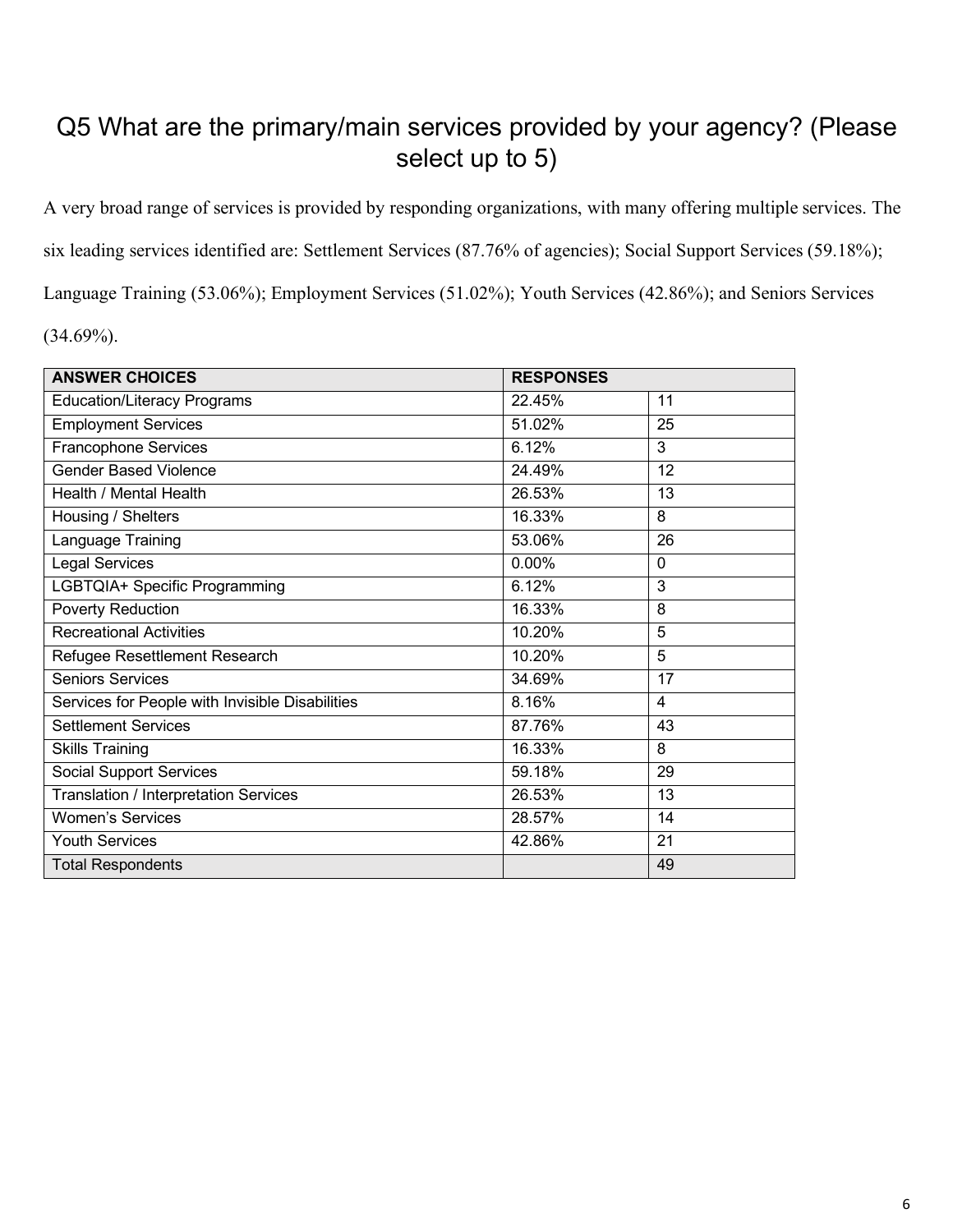

#### Q6 What are the groups mainly served by your agency? Please select all that apply.

A very broad range of groups is served by the surveyed OCASI agencies. The six leading categories identified are: Newcomers (91.84%); All Immigrant Communities, and Refugees (tied at 81.63% each); Low Income Individuals and Families (77.5%); Seniors (69.39%); and Women (67.35%). Some other findings of interest are that 53.06% of agency responses indicated that they provide services for Individuals with Precarious

Immigration Status, and 14.29% of these mainly English-language agencies service Francophone populations.

| <b>ANSWER CHOICES</b>                          | <b>RESPONSES</b> |                 |
|------------------------------------------------|------------------|-----------------|
| All immigrant communities                      | 81.63%           | 40              |
| Children                                       | 48.98%           | $\overline{24}$ |
| Ethno-Specific groups                          | 48.98%           | 24              |
| Francophones                                   | 14.29%           | $\overline{7}$  |
| LGBTQ2S+                                       | 26.53%           | 13              |
| Low-income individuals and families            | 77.55%           | 38              |
| Individuals with precarious immigration status | 53.06%           | 26              |
| <b>Newcomers</b>                               | 91.84%           | 45              |
| People with In/visible disabilities            | 42.86%           | $\overline{21}$ |
| Refugees                                       | 81.63%           | 40              |
| Refugee claimants                              | 65.31%           | 32              |
| <b>Seniors</b>                                 | 69.39%           | 34              |
| Survivors of violence                          | 38.78%           | $\overline{19}$ |
| Underhoused individuals                        | 36.73%           | 18              |
| Unemployed                                     | 61.22%           | $\overline{30}$ |
| Youth & Children                               | 63.27%           | $\overline{31}$ |
| Women                                          | 67.35%           | $\overline{33}$ |
| <b>Total Respondents:</b>                      |                  | 49              |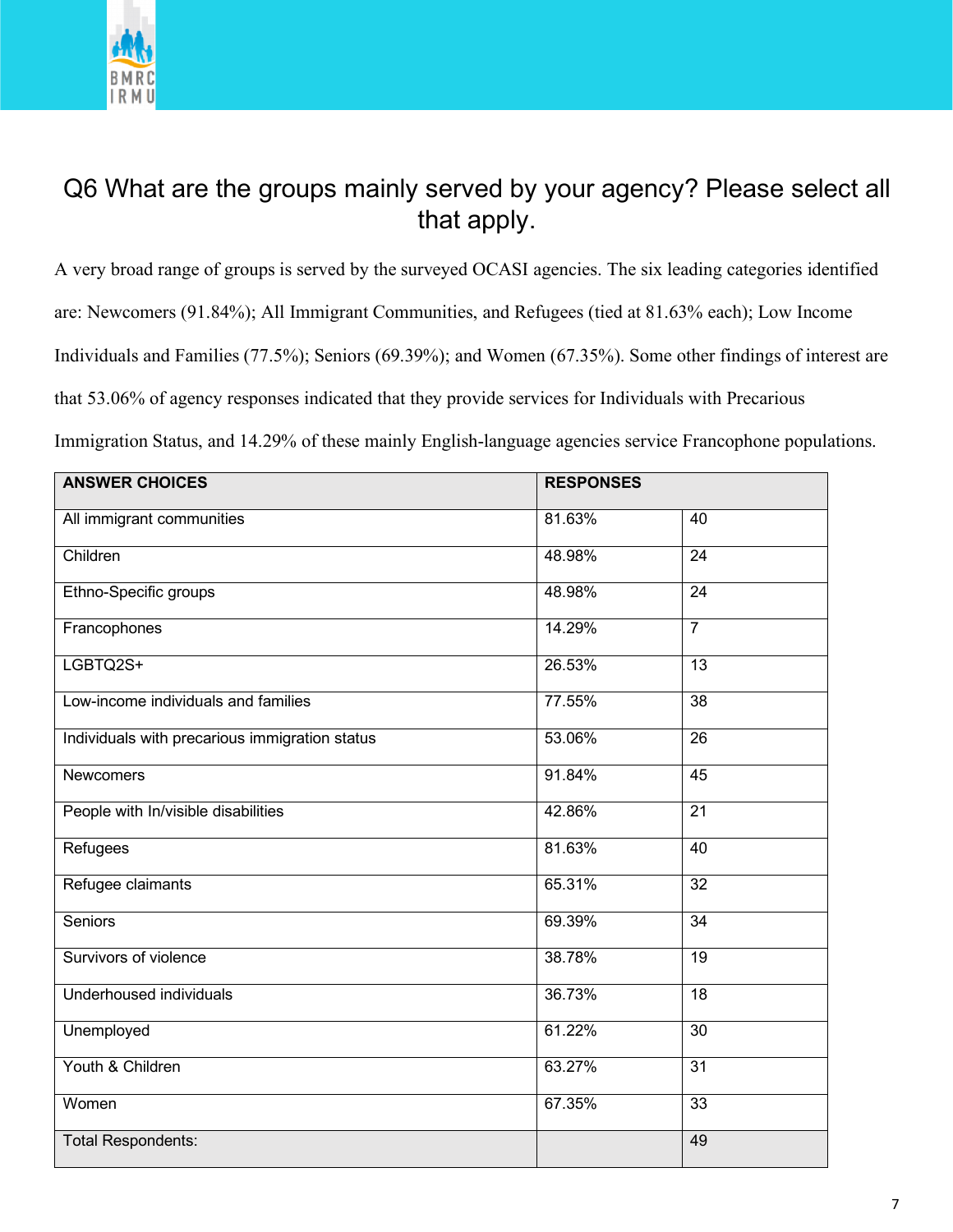

# Q7 Number of employees

The great majority of organizations employ both full-time and part-time employees.

| <b>ANSWER CHOICES</b> | <b>RESPONSES</b> |    |
|-----------------------|------------------|----|
| Full-time employees   | 97.87%           | 46 |
| Part-time employees   | 95.74%           | 45 |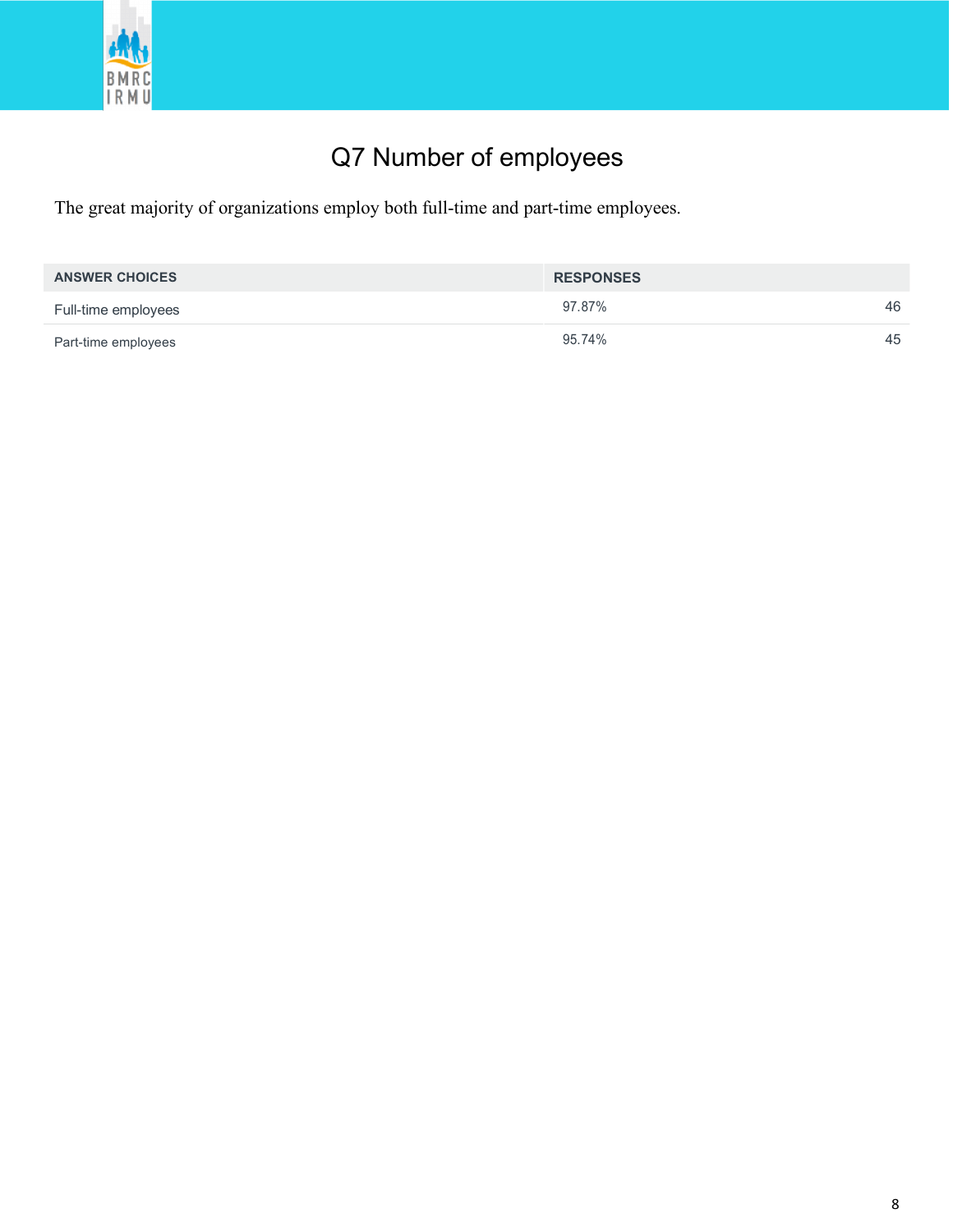

#### Q8 Organization's revenue in fiscal year 2020/2021?

Annual revenue ranges from \$80,000 to \$50,000,000.

The responses represent the range of OCASI member organizations in terms of revenues.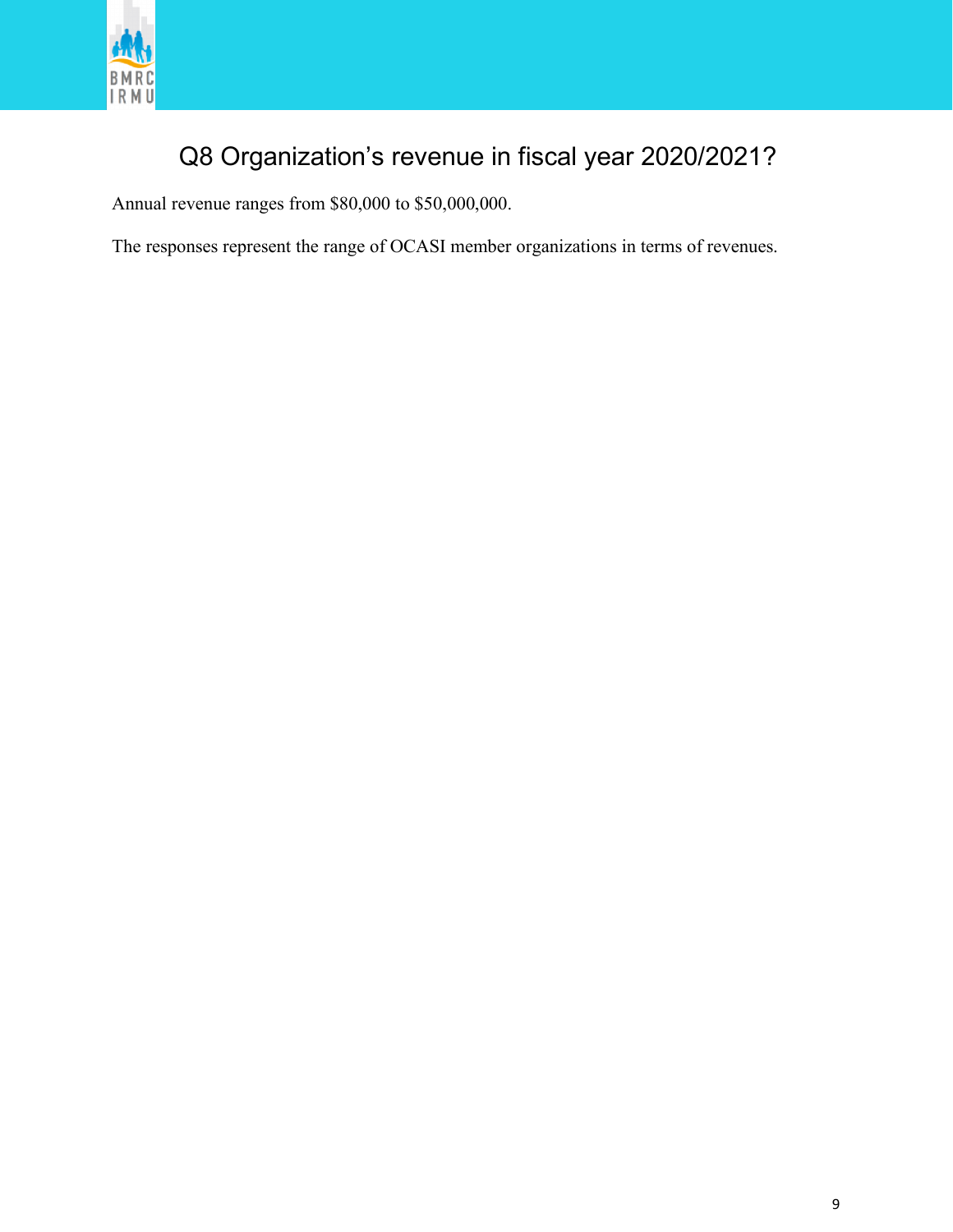

#### Q9 How has your agency been impacted during the past 12 months of the pandemic? Please select all that apply.

The respondents identified the following leading impacts on agencies during the pandemic: Moved programs and

service delivery online (97.92%); Developed new partnerships to continue to deliver programs and services

(62.5%); Experienced lost revenue from user fees and fundraising (47.92%); Had staff that contracted COVID-19

(43.75%); Hired additional staff (39.58%); Had clients that contracted COVID-19 (39.58%); Lost most volunteers

 $(39.58\%)$ .

| <b>ANSWER CHOICES</b>                                                                                                           | <b>RESPONSES</b> |                |
|---------------------------------------------------------------------------------------------------------------------------------|------------------|----------------|
| All non-essential appointments, services, and programs were suspended until further notice                                      | 14.58%           | 7              |
| Moved programs and service delivery online                                                                                      | 97.92%           | 47             |
| Remained open - Our services were deemed essential                                                                              | 35.42%           | 17             |
| Had to increase staff work hours due to increased demand for programs and services                                              | 20.83%           | 10             |
| Had to reduce staff work hours                                                                                                  | 2.08%            | $\mathbf{1}$   |
| Had to lay off staff due to financial constraints (temporary or permanent)                                                      | 8.33%            | $\overline{4}$ |
| <b>Hired additional staff</b>                                                                                                   | 39.58%           | 19             |
| Had to re-deploy staff to essential services and/or had rotational staffing options                                             | 31.25%           | 15             |
| Implemented a hiring freeze (except for critical roles)                                                                         | 2.08%            | $\mathbf{1}$   |
| Had to adjust staffing due to closing and re-opening of your organization                                                       | 25.00%           | 12             |
| Lost funding from funders, program partners or donors                                                                           | 12.50%           | 6              |
| Experienced lost revenue from user fees and fundraising                                                                         | 47.92%           | 23             |
| Had staff that contracted COVID-19                                                                                              | 43.75%           | 21             |
| Had clients that contracted COVID-19                                                                                            | 39.58%           | 19             |
| Developed new partnerships to continue to deliver programs and services                                                         | 62.50%           | 30             |
| Had to apply to the Canada Emergency Wage Subsidy (CEWS) to maintain staffing levels                                            | 22.92%           | 11             |
| Ineligible for federal or provincial supports (e.g. Canada Emergency Wage Subsidy, Canada<br><b>Emergency Business Account)</b> | 14.58%           | $\overline{7}$ |
| Lost most volunteers                                                                                                            | 39.58%           | 19             |
| <b>Total Respondents</b>                                                                                                        |                  | 48             |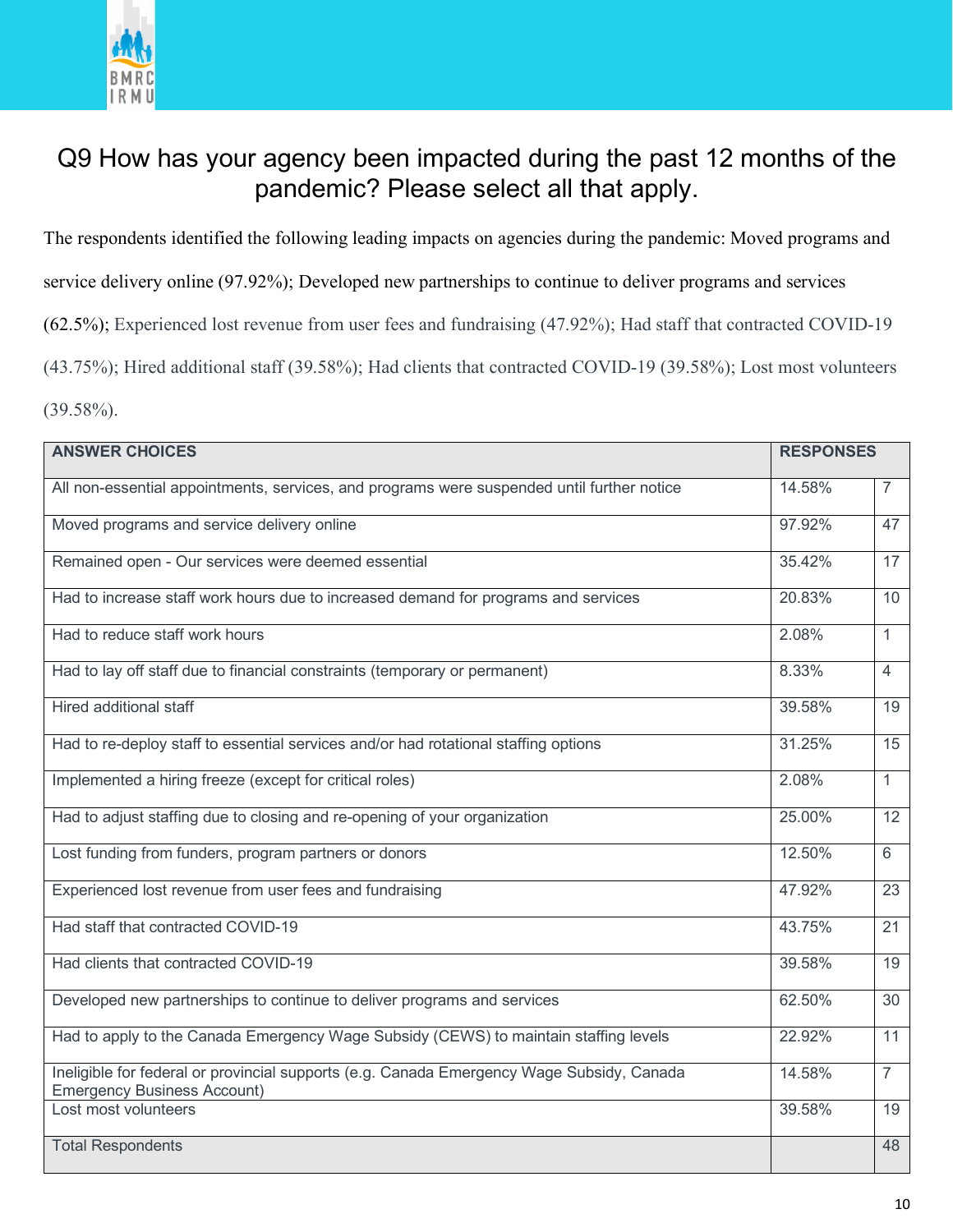

#### Q10 Which of the following workforce priorities has your organization reviewed during the past 12 months of the pandemic? Please select all that apply.

The six leading workforce priorities reviewed by the organization were: tied for first, 'Flexible working hours', and 'Mental health and well-being of individuals working remotely' (identified by 85.11% of responding agencies); Privacy/confidentiality obligations during the pandemic (78.72%); Team-building activities (70.21%); Re-skilling or upskilling employees on new ways of working (57.45%); and Restoring employee engagement (55.32%).

| <b>ANSWER CHOICES</b>                                        | <b>RESPONSES</b> |    |
|--------------------------------------------------------------|------------------|----|
| Cross-functional training and knowledge transfer             | 51.06%           | 24 |
| Flexible working hours                                       | 85.11%           | 40 |
| Privacy/confidentiality obligations during the pandemic      | 78.72%           | 37 |
| Hiring to accommodate increased service demand               | 38.30%           | 18 |
| Offering qualifying staff severance packages                 | 4.26%            | 2  |
| Mental health and well-being of individuals working remotely | 85.11%           | 40 |
| Re-skilling or upskilling employees on new ways of working   | 57.45%           | 27 |
| Restoring employee engagement                                | 55.32%           | 26 |
| Hiring a consultant to advise on hybrid models of work       | 21.28%           | 10 |
| Restructuring or reorganization                              | 31.91%           | 15 |
| Succession planning                                          | 44.68%           | 21 |
| Allocation of budget to crisis management                    | 31.91%           | 15 |
| Team-building activities                                     | 70.21%           | 33 |
| <b>Total Respondents</b>                                     |                  | 47 |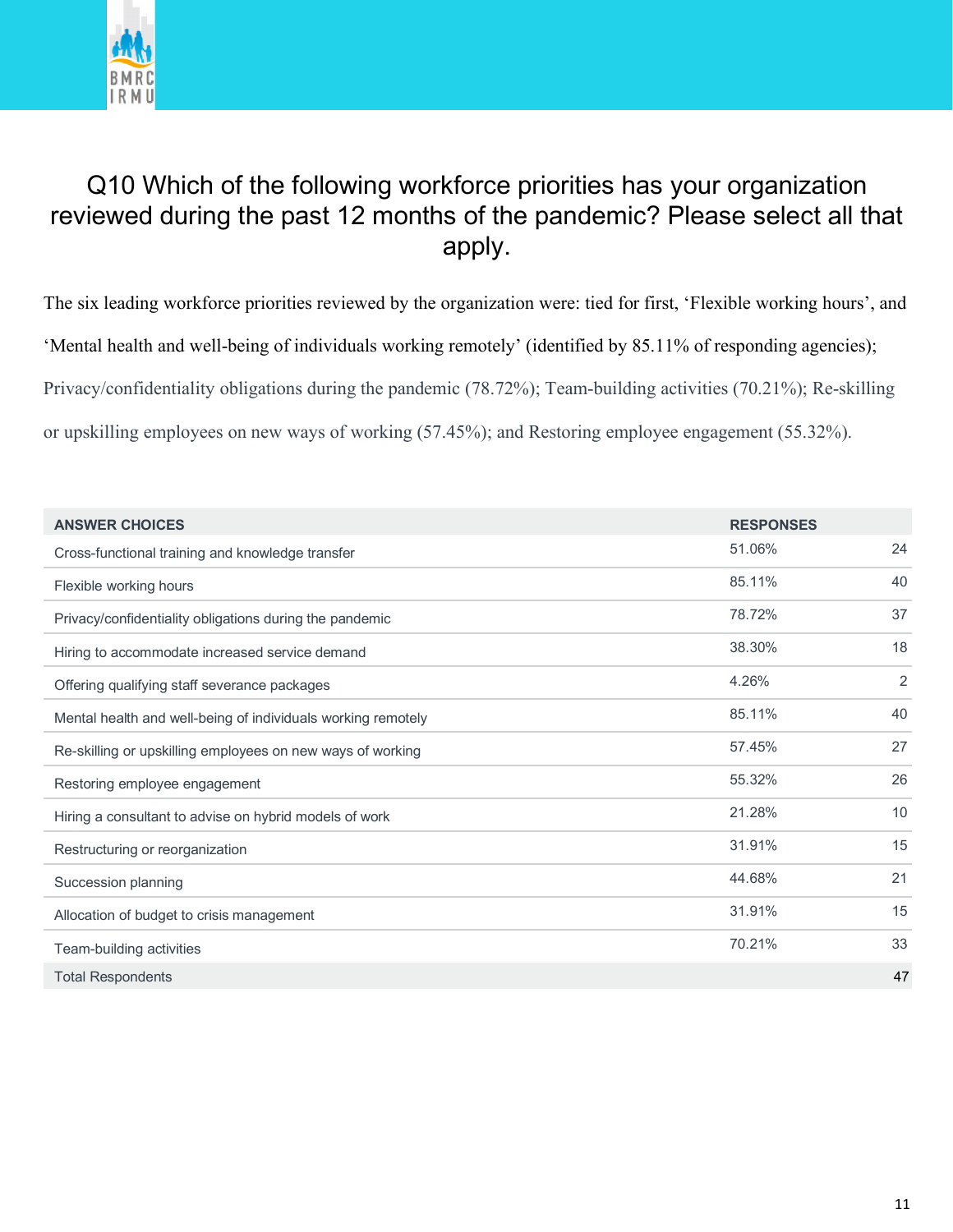

#### Q11 How much has the range of services offered by your organization changed during the past 12 months of the pandemic?

Experiences are bifurcated. A plurality of respondents said that the range of services during the past 12 months for their organization had changed 'a moderate amount' (35.56%) with the next largest response being 'a greal deal'  $(26.67\%)$ .

| <b>ANSWER CHOICES</b> | <b>RESPONSES</b> |    |
|-----------------------|------------------|----|
| A great deal          | 26.67%           | 12 |
| A lot                 | 11.11%           | 5  |
| A moderate amount     | 35.56%           | 16 |
| A little              | 20.00%           | 9  |
| No change             | 6.67%            | 3  |
| <b>TOTAL</b>          |                  | 45 |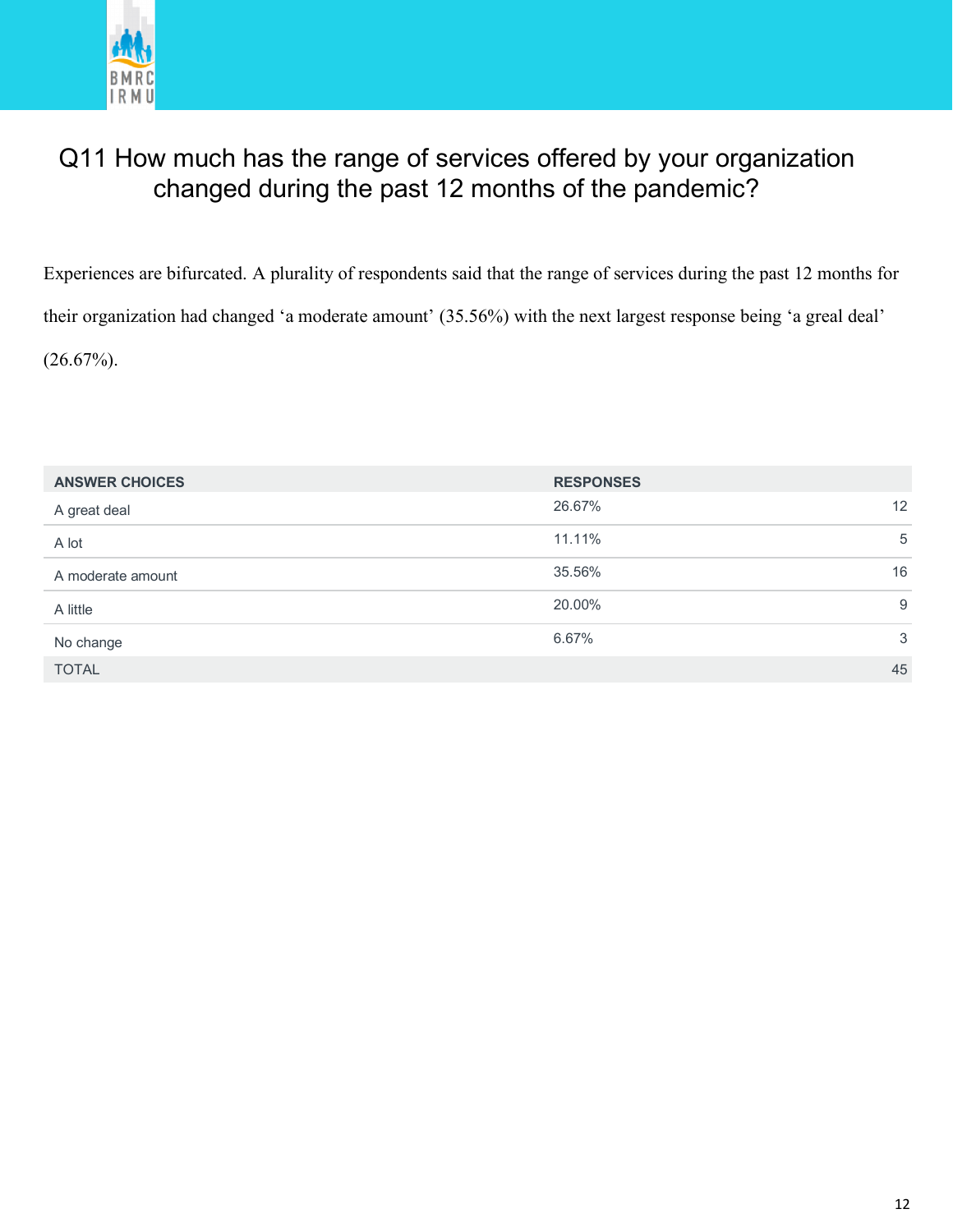

#### Q12 What services provided by your agency were dropped or affected during the past 12 months of the pandemic?

When asked which services were dropped by their agency or affected in the past 12 months the largest number of identified services were Settlement Servics (42.86%); Social Suport Services (40.0%), and Recreational Activities and Language training were tied at 37.14%). It should be noted that the number of total respondents on this question was only 35. This may indicate that many organizations did not drop services or alter them. Service changes many have occurred in the first wave, rather than later in the pandemic.

| <b>ANSWER CHOICES</b>                            | <b>RESPONSES</b> |                 |
|--------------------------------------------------|------------------|-----------------|
| <b>Education/Literacy Programs</b>               | 22.86%           | $\overline{8}$  |
| <b>Employment Services</b>                       | 34.29%           | $\overline{12}$ |
| Francophone Services                             | 5.71%            | $\overline{2}$  |
| <b>Gender Based Violence</b>                     | 11.43%           | $\overline{4}$  |
| Health / Mental Health                           | 14.29%           | $\overline{5}$  |
| Housing / Shelters                               | 5.71%            | $\overline{2}$  |
| <b>LGBTQIA+ Specific Programming</b>             | 0.00%            | $\overline{0}$  |
| <b>Legal Services</b>                            | 0.00%            | $\mathbf 0$     |
| Language Training                                | 37.14%           | 13              |
| <b>Poverty Reduction</b>                         | 8.57%            | $\overline{3}$  |
| <b>Recreational Activities</b>                   | 37.14%           | $\overline{13}$ |
| <b>Refugee Resettlement Research</b>             | 0.00%            | $\overline{0}$  |
| <b>Seniors Services</b>                          | 31.43%           | $\overline{11}$ |
| Services for People with In/visible Disabilities | 5.71%            | $\overline{2}$  |
| <b>Skills Training</b>                           | 11.43%           | $\overline{4}$  |
| <b>Social Support Services</b>                   | 40.00%           | $\overline{14}$ |
| <b>Settlement Services</b>                       | 42.86%           | 15              |
| Translation / Interpretation Services            | 17.14%           | $\overline{6}$  |
| <b>Women's Services</b>                          | 17.14%           | $\overline{6}$  |
| <b>Youth Services</b>                            | 25.71%           | $9\,$           |
| None                                             | 20.00%           | $\overline{7}$  |
| Not specified                                    | 2.86%            | $\overline{1}$  |
| <b>Total Respondents</b>                         |                  | $\overline{35}$ |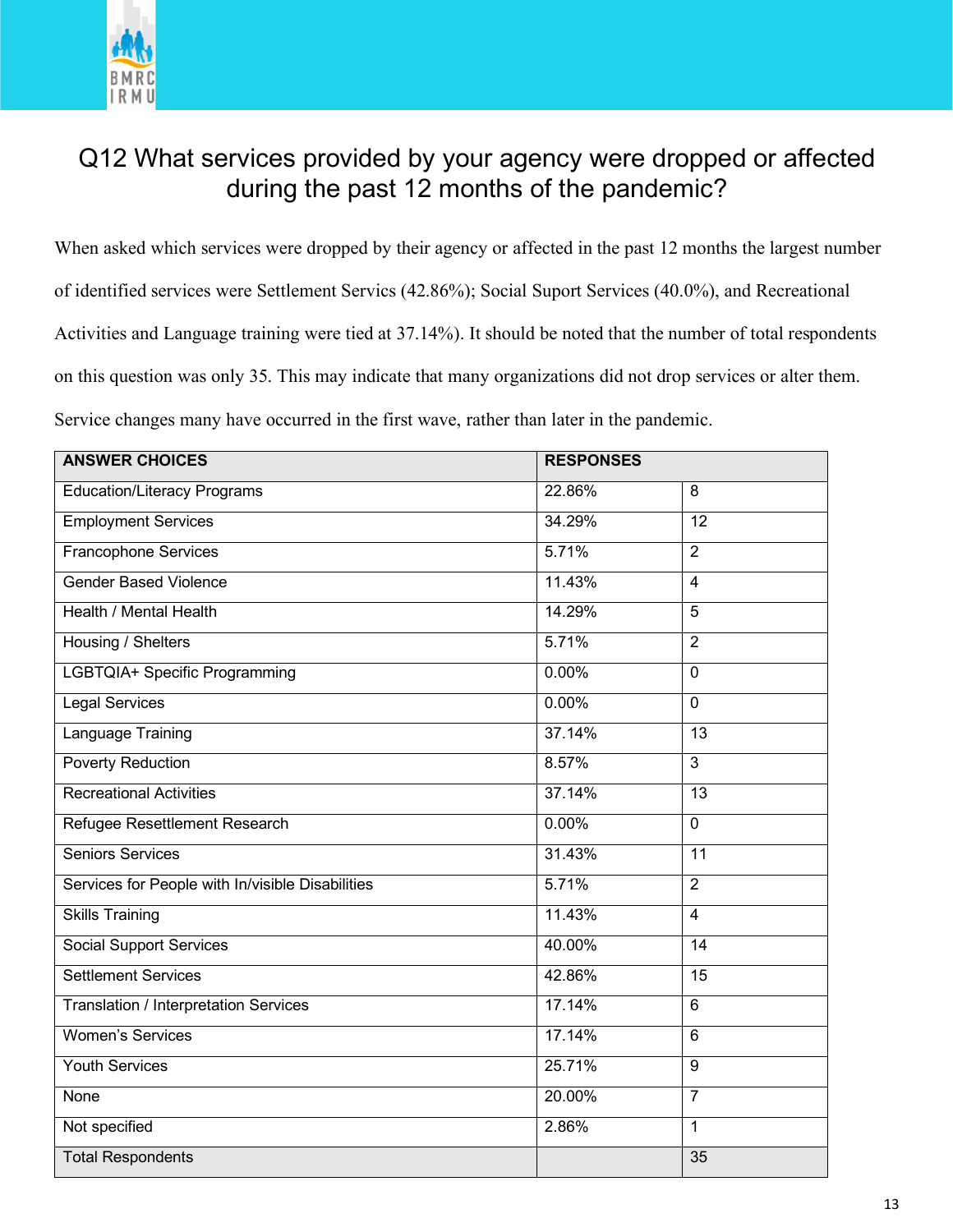

#### Q13 During the past 12 months of the pandemic, how did the number of your clients who live outside your local area change:

68.09% of reporting agencies indicated that in the past 12 months the number of clients served outside their local area had increased.

| <b>ANSWER CHOICES</b> | <b>RESPONSES</b> |                |
|-----------------------|------------------|----------------|
| Increase              | 68.09%           | 32             |
| Stay the same         | 23.40%           | 11             |
| Decrease              | 8.51%            | $\overline{4}$ |
| <b>TOTAL</b>          |                  | 47             |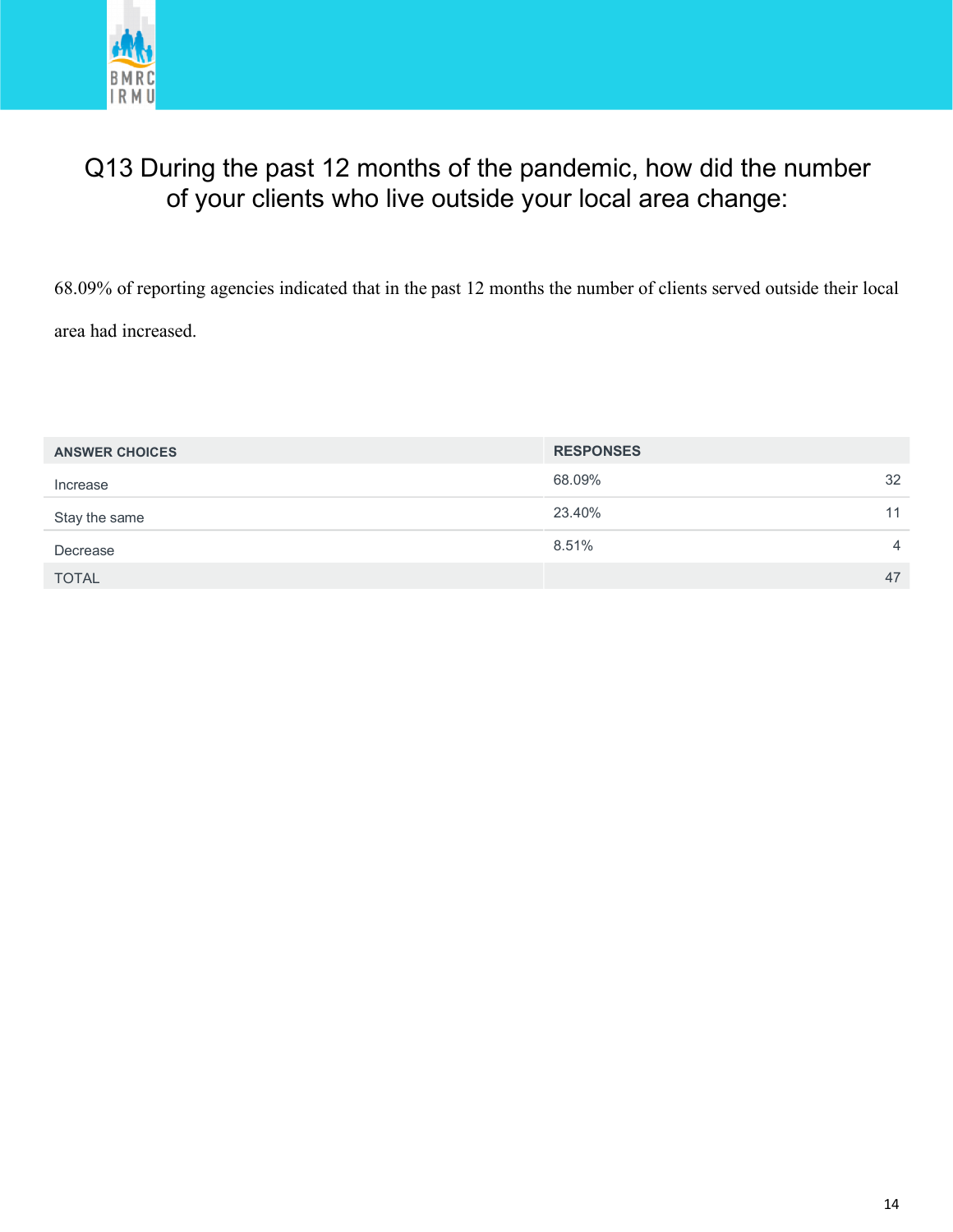

#### Q14 During the past 12 months of the pandemic, did the number of clients served by your organization:

Just as many agencies reported increases as decreases in number of clients served in the past 12 months (44.68%

each). Compared to the previous question, there were more responses, 47.

| <b>ANSWER CHOICES</b> | <b>RESPONSES</b> |    |
|-----------------------|------------------|----|
| Increase              | 44.68%           | 21 |
| Decrease              | 44.68%           | 21 |
| Stay the same         | 10.64%           | 5  |
| <b>TOTAL</b>          |                  | 47 |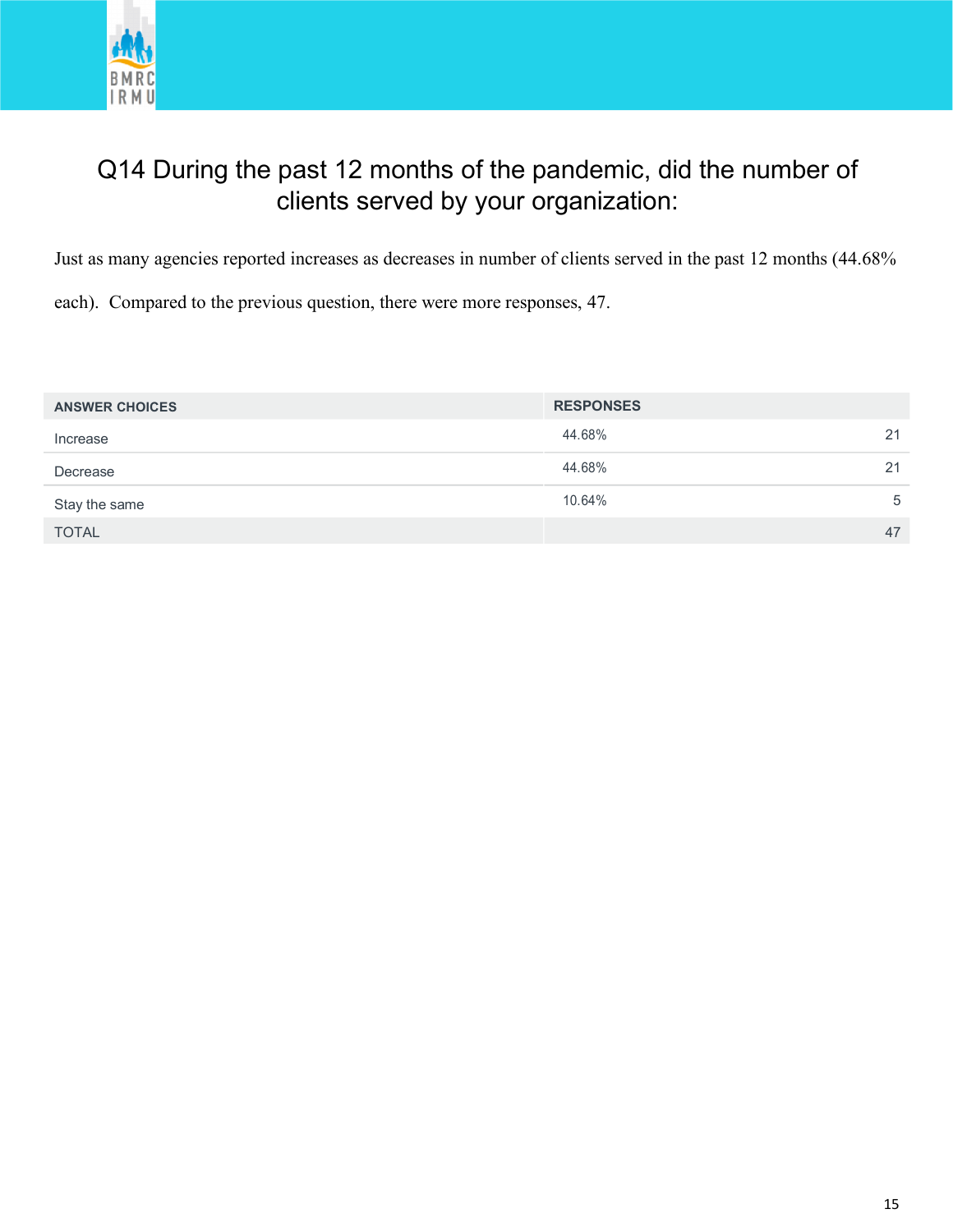

#### Q15 Has your organization experienced a drop in revenue during the past 12 months of the pandemic compared to the pandemic's 1st wave (March 2020 - May 2020)?

A large majority of those surveyed (69.57%) reported no drop in agency revenue in the past 12 months compared to the first wave of the pandemic.

| <b>ANSWER CHOICES</b> | <b>RESPONSES</b> |              |
|-----------------------|------------------|--------------|
| Up to 5%              | 6.52%            | 3            |
| Up to 10%             | 6.52%            | 3            |
| Up to 15%             | 4.35%            | 2            |
| Up to 20%             | 8.70%            | 4            |
| Up to 25%             | 2.17%            | $\mathbf{1}$ |
| More than 25%         | 2.17%            | $\mathbf{1}$ |
| No drop in revenue    | 69.57%           | 32           |
| <b>TOTAL</b>          |                  | 46           |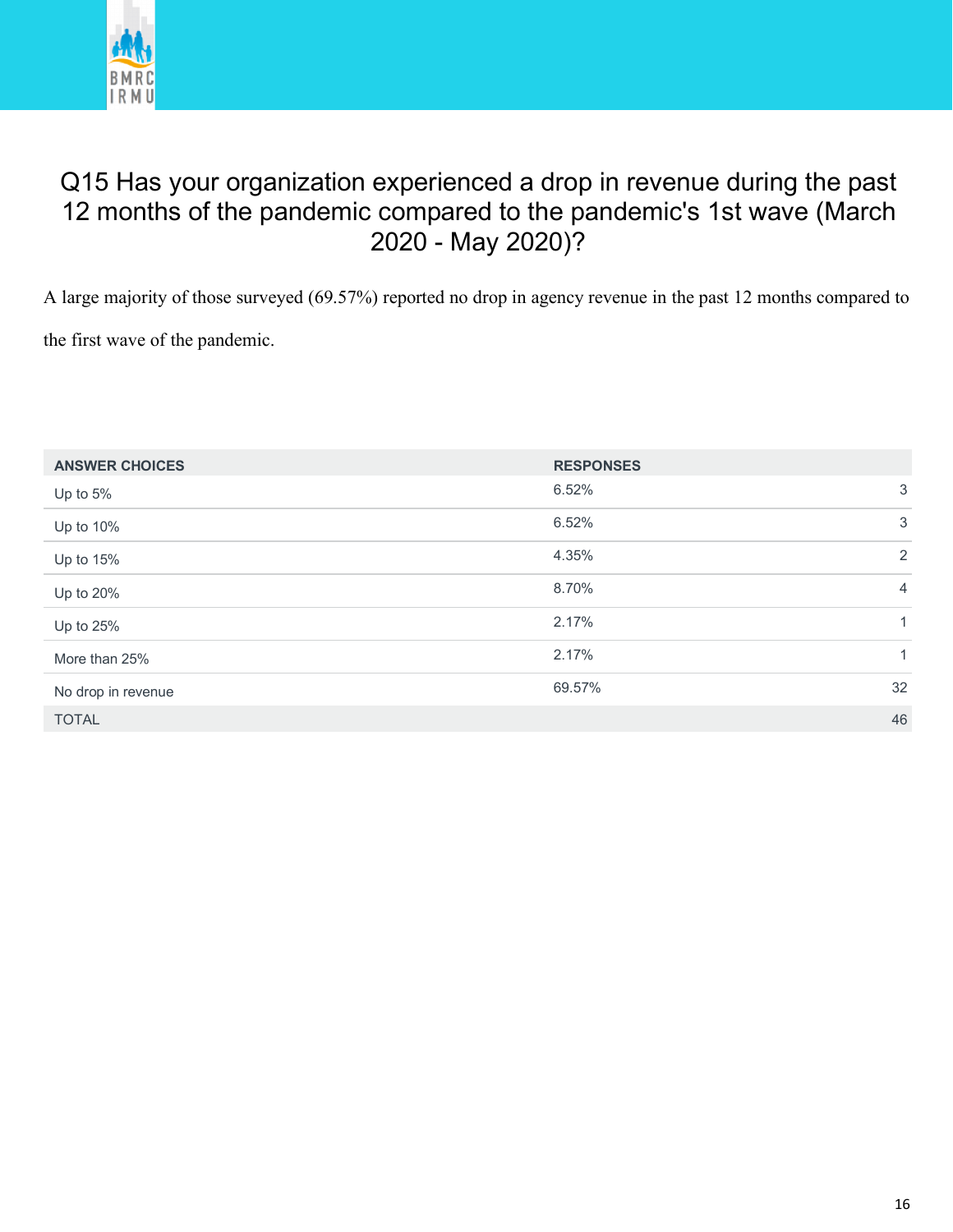

#### Q16 Have you laid off employees during the past 12 months of the pandemic, if so, how many?

It appears that only 28 agencies laid off employees between September 2020 and September 2021. Of these 28 agencies, many (85.71%) laid off part-time employees and all (100.0%) laid off full-time employees. Note the majority of agencies (46) did not respond indicating that they did not layoff any employees.

| <b>ANSWER CHOICES</b>    | <b>RESPONSES</b> |    |
|--------------------------|------------------|----|
| Full-time employees      | 100.0%           | 28 |
| Part-time employees      | 85.71%           | 24 |
| <b>Total Respondents</b> |                  | 28 |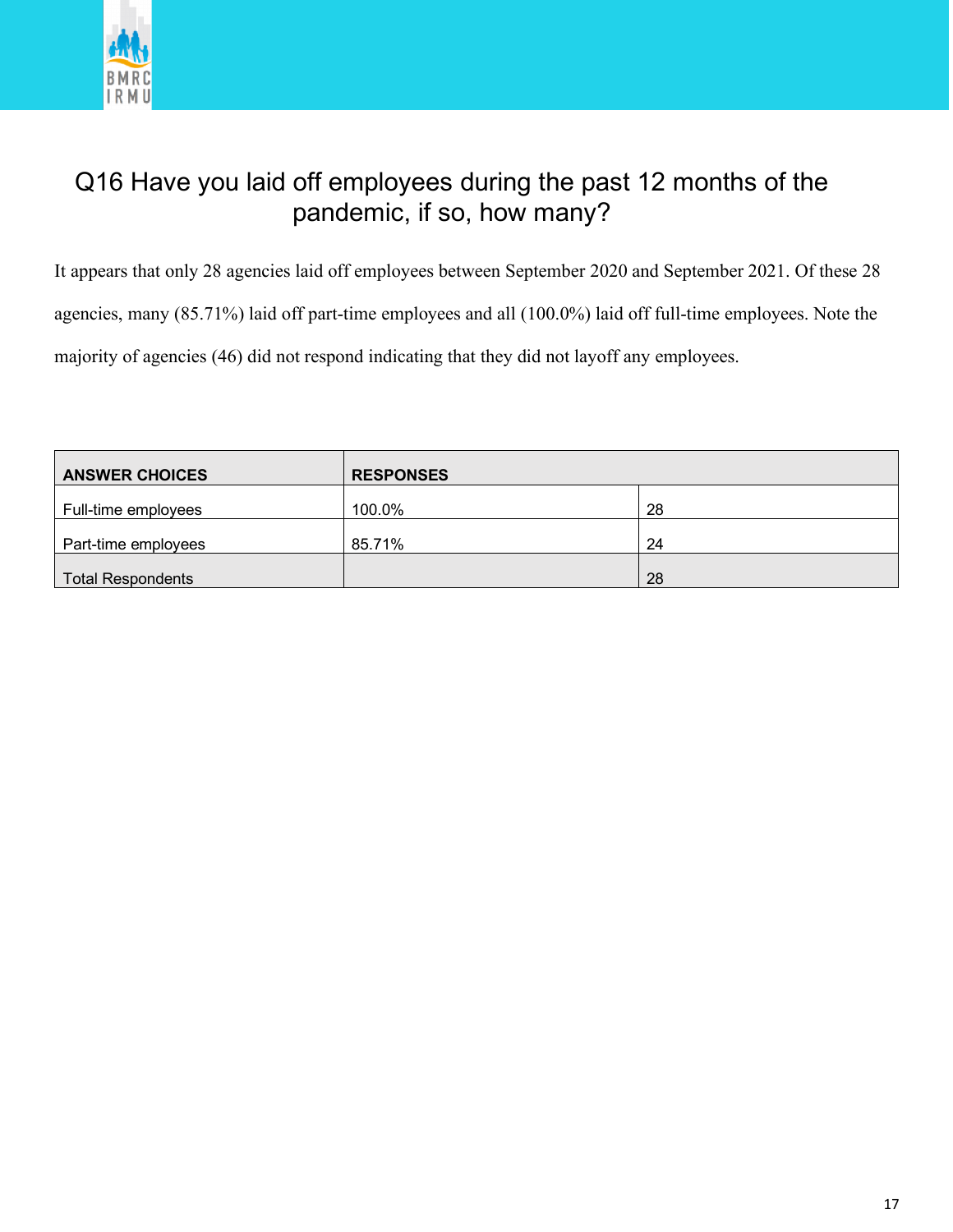

#### Q17 After the past 12 months of the pandemic, what was the long-term impact on your organization's planning? How much have your plans changed:

Almost all respondents indicated that the pandemic had had a long-term impact on their organizations' planning. The response that gathered the most responses was 'a moderate amount' of impact (39.13%), followed by 'a lot' of impact (23.91%).

| <b>ANSWER CHOICES</b> | <b>RESPONSES</b> |
|-----------------------|------------------|
| A great deal          | 13.04%<br>6      |
| A lot                 | 11<br>23.91%     |
| A moderate amount     | 39.13%<br>18     |
| A little              | 10<br>21.74%     |
| None at all           | 2.17%<br>1.      |
| <b>TOTAL</b>          | 46               |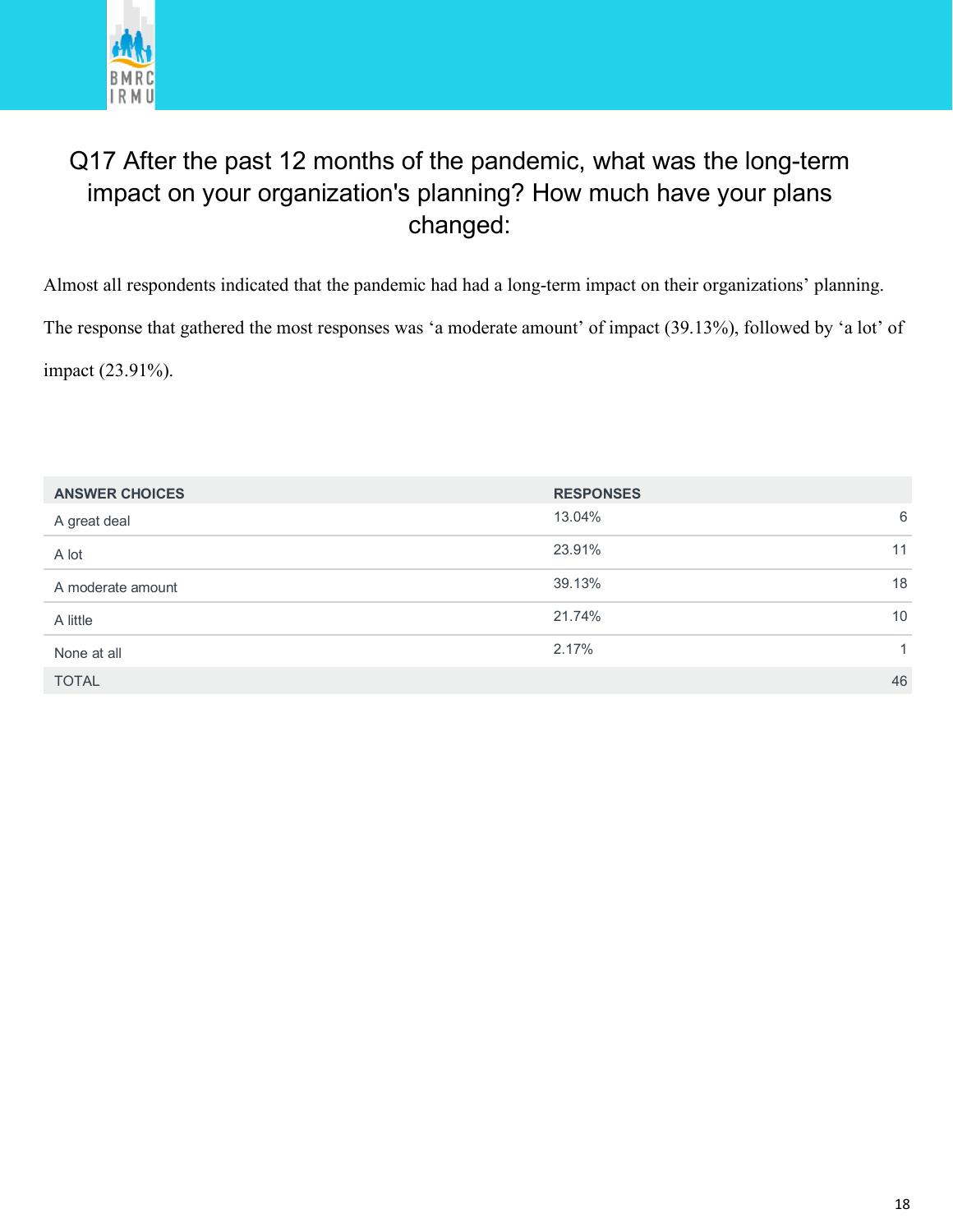

#### Q18 What is the long-term impact on the size of your workforce after the past 12 months of the pandemic? Will it:

In terms of the long-term impact on the organization's workforce, 51.06% of respondents said it would stay the same, while 38.3% believed the pandemic would increase the size of their workforce. By the time people completed the survey, the immigration targets for 2021 and 2022 and Afghan refugee targets were known. Managers are necessarily concerned about targets and their implications for funding from the federal government.

| <b>ANSWER CHOICES</b> | <b>RESPONSES</b> |    |
|-----------------------|------------------|----|
| Increase              | 38.30%           | 18 |
| Stays the same        | 51.06%           | 24 |
| Decrease              | 10.64%           | 5  |
| <b>TOTAL</b>          |                  | 47 |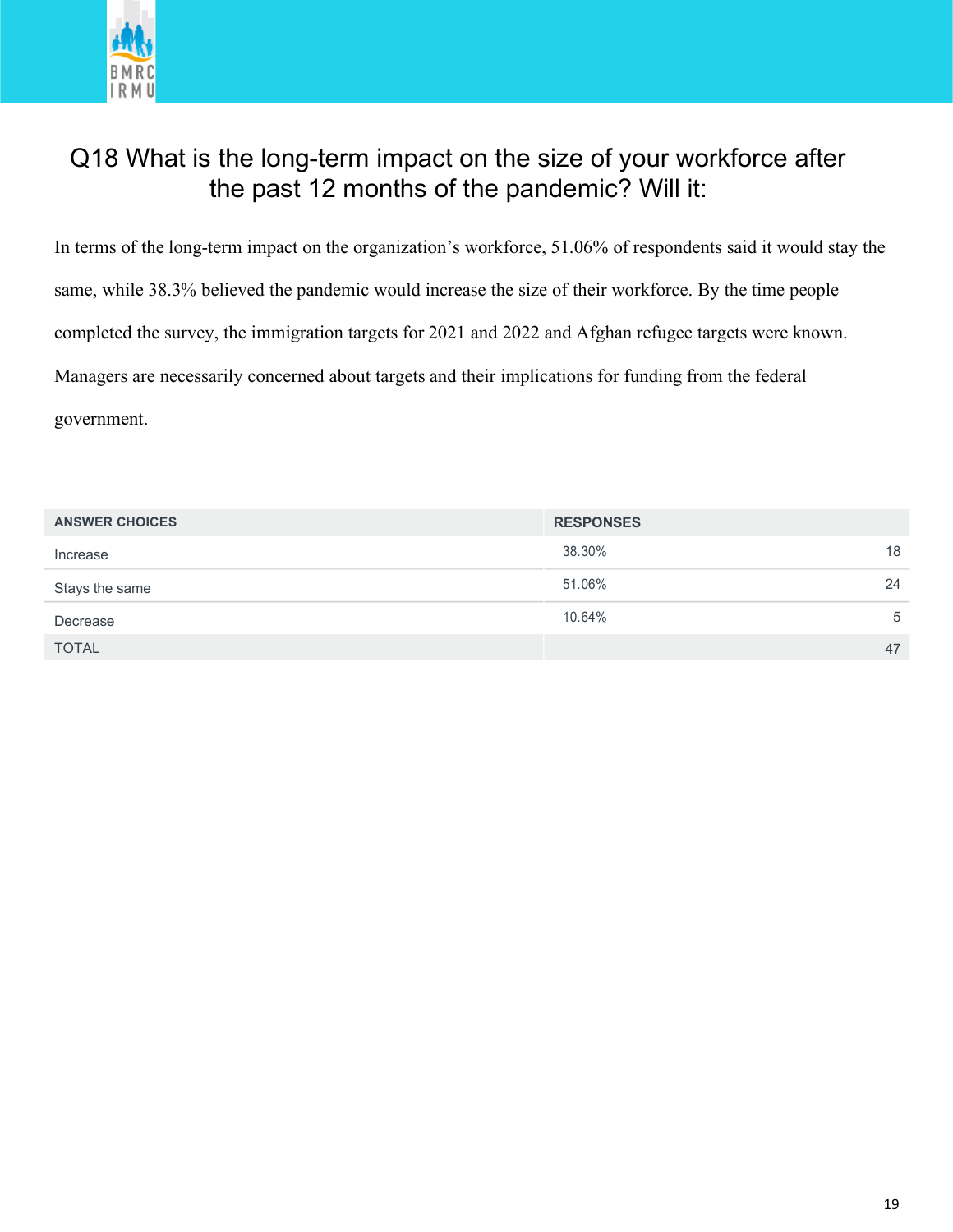

#### Q19 Which of the following actions has your organization prioritized during the past 12 months of the pandemic? Please select all that apply.

The top three actions items prioritized by organizations were: 'Continuing to protect the health and safety of staff members and clients by providing adequate information, training, sanitation, and personal protective equipment' (97.87% of respodents); 'Re-evaluating how to adapt the closing and reopening of your organization based on provincial government orders' (91.49%), and in third spot, 'proactively communicating your COVID-19 recovery measures to staff and clients' (87.23% each).

| <b>ANSWER CHOICES</b>                                                                                                                                                  | <b>RESPONSES</b> |    |
|------------------------------------------------------------------------------------------------------------------------------------------------------------------------|------------------|----|
| Proactively communicating your COVID-19 recovery measures to staff and clients                                                                                         | 87.23%           | 41 |
| Continuing to protect the health and safety of staff members and clients by providing adequate information,<br>training, sanitation, and personal protective equipment | 97.87%           | 46 |
| Re-evaluating how to adapt the closing and reopening of your organization based on provincial government orders                                                        | 91.49%           | 43 |
| Equipping your staff team with communication tools                                                                                                                     | 82.98%           | 39 |
| Facilitating communications across teams and departments                                                                                                               | 85.11%           | 40 |
| Considering a phased-in approach when recalling staff members                                                                                                          | 72.34%           | 34 |
| Sharing tools and strategies with other organizations                                                                                                                  | 65.96%           | 31 |
| Creating/providing additional resources for at-risk populations                                                                                                        | 59.57%           | 28 |
| Identifying tasks and positions essential to the organization                                                                                                          | 48.94%           | 23 |
| Rebuilding low financial reserves                                                                                                                                      | 17.02%           | 8  |
| Evaluating the impacts of online services on workforce needs                                                                                                           | 59.57%           | 28 |
| <b>Total Respondents:</b>                                                                                                                                              |                  | 47 |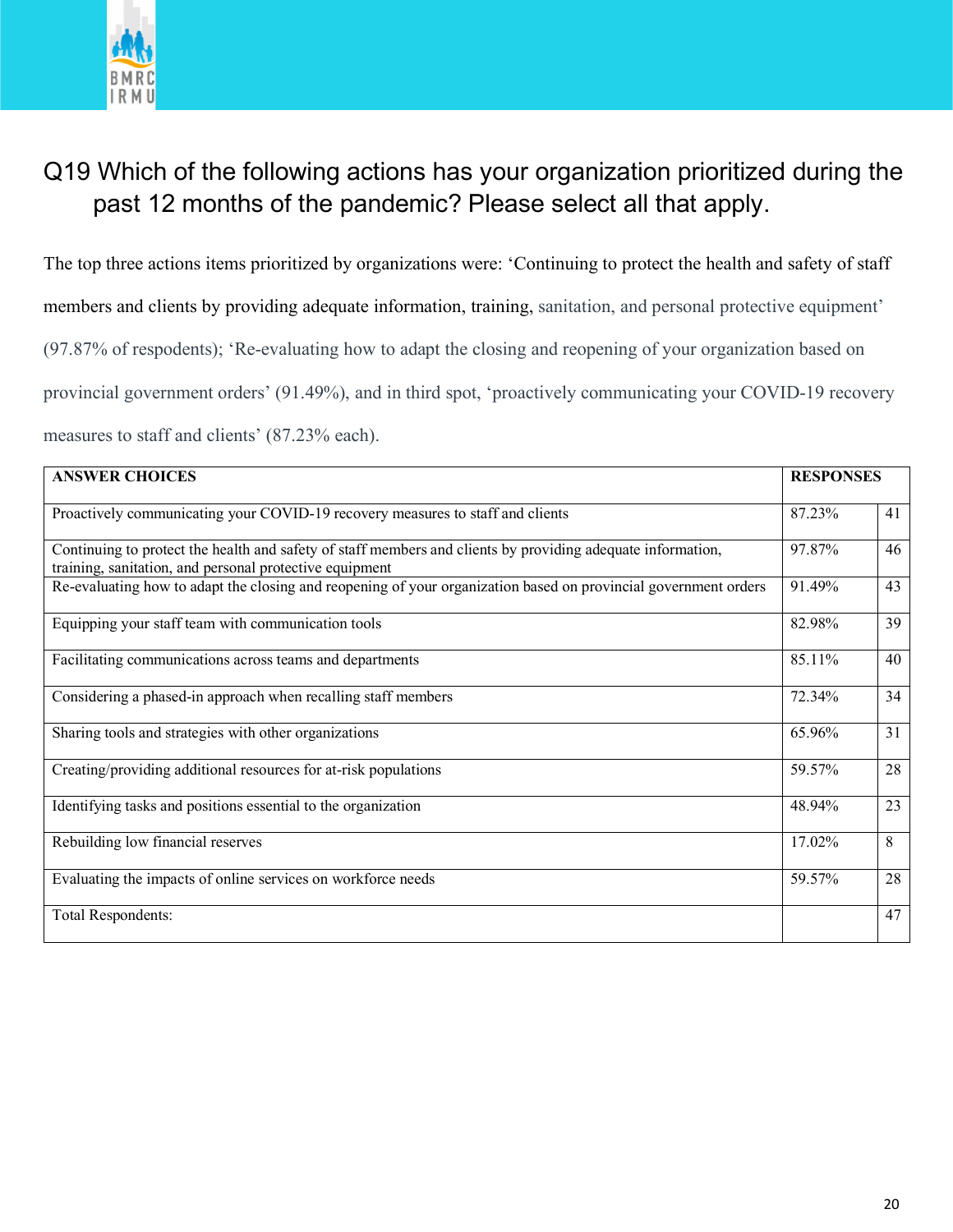

## Q20 What is required to make your workplace safe? Select all that apply.

Regarding what is needed to make the workplace safe, 87.23% of respondents said mandatory vaccinations;

82.98% chose daily health screenings; and 80.85% identified working from home.

| <b>ANSWER CHOICES</b>                                                      | <b>RESPONSES</b> |    |
|----------------------------------------------------------------------------|------------------|----|
| Mandatory vaccinations (2 doses)                                           | 87.23%           | 41 |
| Inspections to ensure adherence to occupational health and safety policies | 70.21%           | 33 |
| Work-from-home/hybrid model                                                | 80.85%           | 38 |
| Daily health screenings                                                    | 82.98%           | 39 |
| Follow-up care for workers who become sick                                 | 42.55%           | 20 |
| <b>Better Communication</b>                                                | 2.13%            |    |
| <b>Total Respondents</b>                                                   |                  | 47 |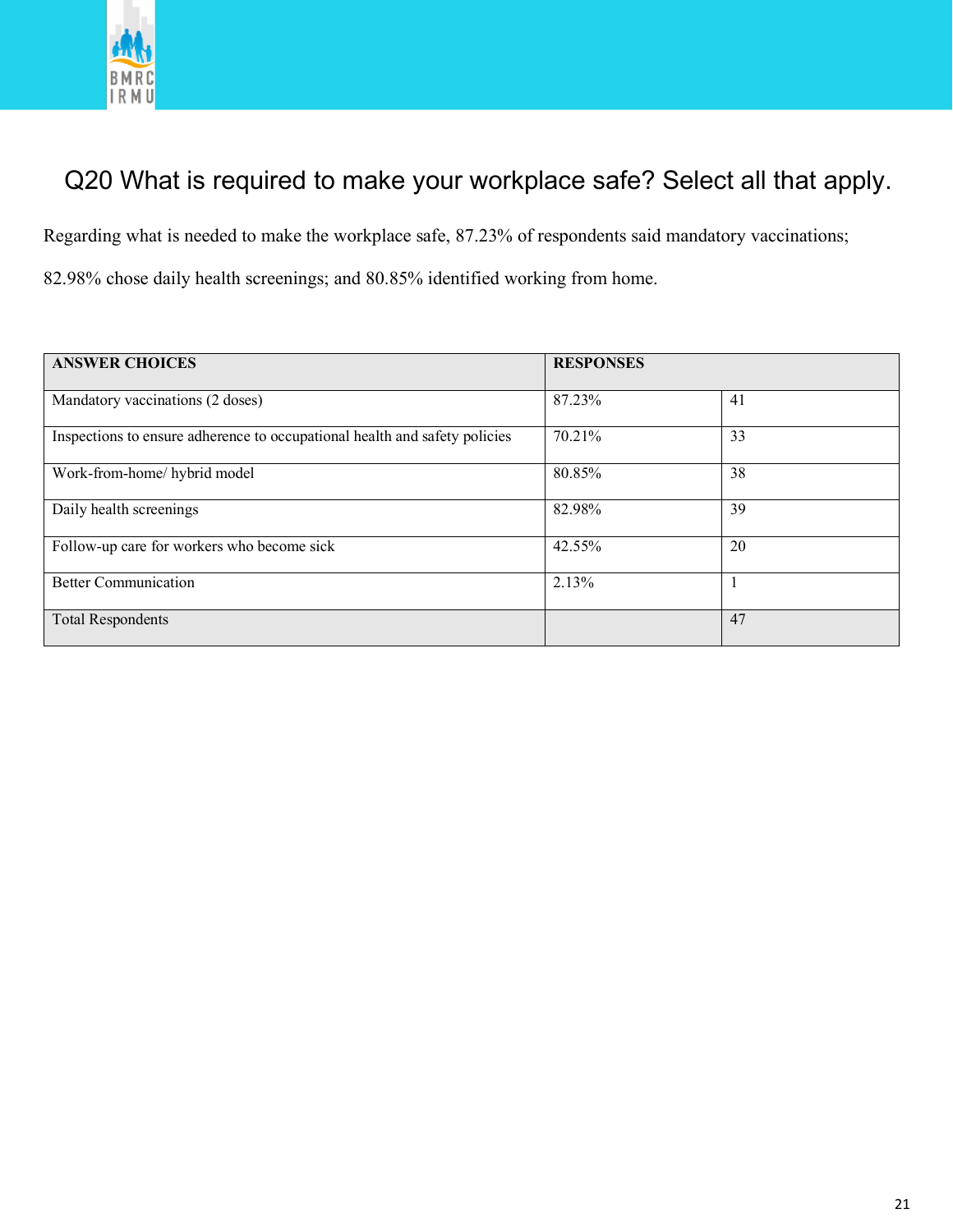

#### Q21 Which of the following areas of a Pandemic Management Plan have you reviewed since the past 12 months of the pandemic or intend to review in the next three to six months to ensure future preparedness? Please select all that apply.

The four top areas identified for pandemic management review in the next 6 months were: Maintaining levels of

service delivery and engagement with clients (89.36%); Updating and implementing comprehensive working from

home policies (78.72%); for third spot, Improving the effectiveness of mental health and wellbeing programs

(72.34%) and fourth, Implementing a flexible staff rotation model (70.21%).

| <b>ANSWER CHOICES</b>                                               | <b>RESPONSES</b> |    |
|---------------------------------------------------------------------|------------------|----|
| Ensuring critical roles are covered by a succession plan            | 57.45%           | 27 |
| Ensuring staff can be quickly reassigned to essential services      | 46.81%           | 22 |
| Improving the effectiveness of mental health and wellbeing programs | 72.34%           | 34 |
| Recruiting and retaining qualified staff                            | 68.09%           | 32 |
| Maintaining levels of service delivery and engagement with clients  | 89.36%           | 42 |
| Updating and implementing comprehensive working from home policies  | 78.72%           | 37 |
| Implementing a flexible staff rotation model                        | 70.21%           | 33 |
| We still do not have a crisis management plan                       | 17.02%           | 8  |
| Other (please specify)                                              | 6.38%            | 3  |
| Total Respondents:                                                  |                  | 47 |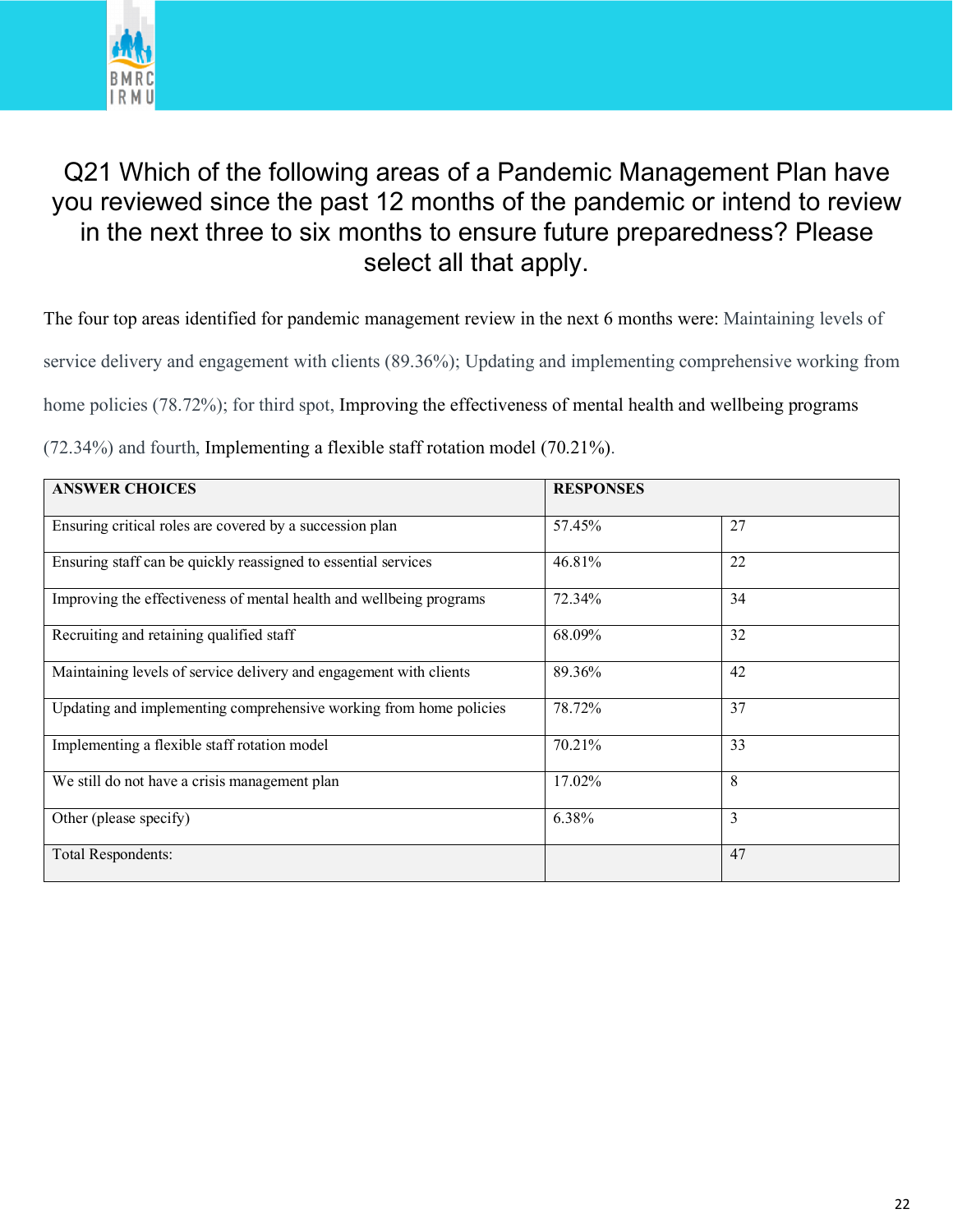

#### Q22 Did you change the level of services that you offer during the past 12 months of the pandemic? Please select all that apply.

Regarding changes in levels of service offered in the past 12 months: 87.23% shifted services online; 59.57%

Increased services; and 29.79% returned services to in-person delivery.

| <b>ANSWER CHOICES</b>                   | <b>RESPONSES</b> |    |
|-----------------------------------------|------------------|----|
| Increased services                      | 59.57%           | 28 |
| Decreased services                      | 2.13%            |    |
| Shifted services online                 | 87.23%           | 41 |
| Returned services to in-person delivery | 29.79%           | 14 |
| No changes                              | 8.51%            | 4  |
| <b>Total Respondents</b>                |                  | 47 |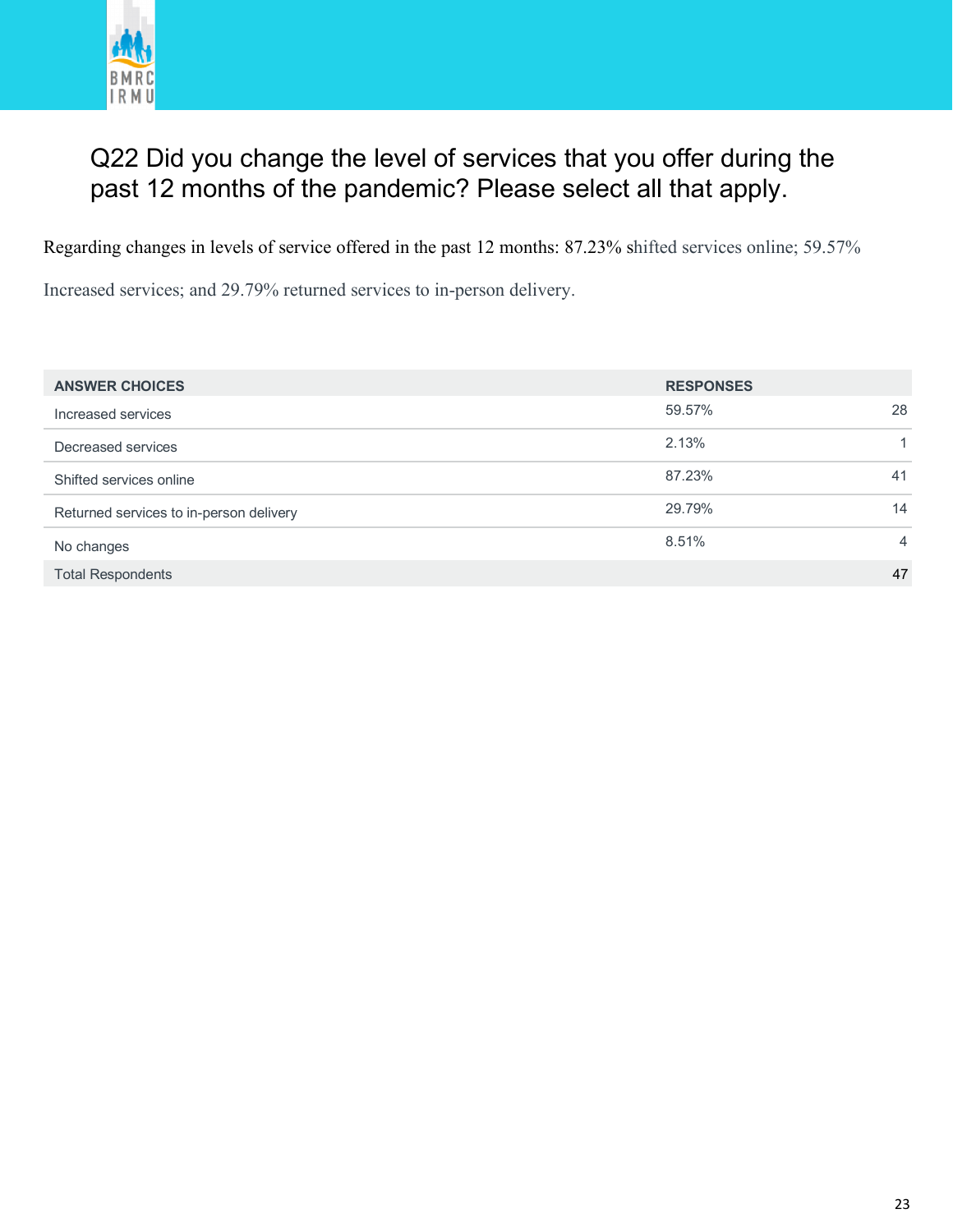

#### Q23 As a result of the past 12 months of the pandemic, what are the most pressing actions in supporting the workforce in its current state? (Select up to 7)

The most pressing actions in support of the workforce in the past 12 months were: Introducing a hybrid model with staff members working both in the office and at home (89.36%); Providing employees with adequate support for online working (85.11%); and Train staff members on how to enhance their safety using PPE and pandemic protocols in the office and on their commutes (65.96%).

| <b>ANSWER CHOICES</b>                                                                                                                                          | <b>RESPONSES</b> |    |
|----------------------------------------------------------------------------------------------------------------------------------------------------------------|------------------|----|
| Monitoring financial resources                                                                                                                                 | 51.06%           | 24 |
| Monitoring the effectiveness, challenges and benefits of implemented organizational measures                                                                   | 55.32%           | 26 |
| Providing employees with adequate support for online working                                                                                                   | 85.11%           | 40 |
| Providing information to staff on worker's rights                                                                                                              | 17.02%           | 8  |
| Assessing and adopting a phased-in approach for recalling staff                                                                                                | 51.06%           | 24 |
| Providing means for staff to identify high-risk situations as they return to the office                                                                        | 31.91%           | 15 |
| Allowing staff to continue to work from home                                                                                                                   | 48.94%           | 23 |
| Continuing to provide flexible working schedules                                                                                                               | 63.83%           | 30 |
| Introducing a hybrid model with staff members working both in the office and at home                                                                           | 89.36%           | 42 |
| Offering emergency assistance and additional coverages to staff members                                                                                        | 8.51%            | 4  |
| Making screening checklist for clients available in multiple languages                                                                                         | 36.17%           | 17 |
| Offering staff members living with immunocompromising health conditions or who live with individuals who are<br>immunocompromised to continue to work remotely | 29.79%           | 14 |
| Train staff members on how to enhance their safety using PPE and pandemic protocols in the office and on their<br>commutes                                     | 65.96%           | 31 |
| Paying attention to staff turnover                                                                                                                             | 42.55%           | 20 |
| <b>Total Respondents</b>                                                                                                                                       |                  | 47 |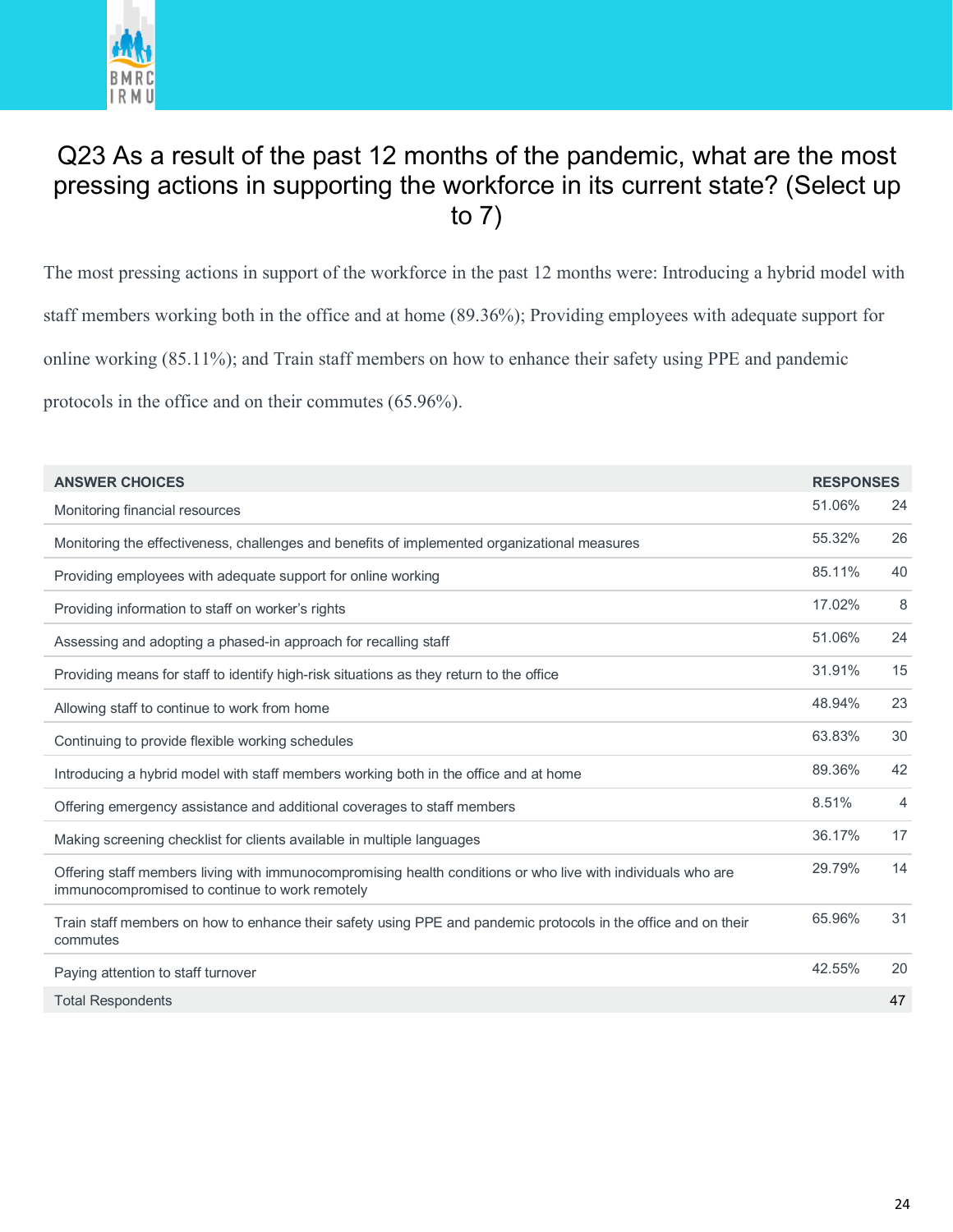

#### Q24 Did your organization introduce any policies or change expectations regarding workload for staff working remotely during the past 12 months of the pandemic?

When asked if their organization had introduced any policies or changed its expectations regarding

workload for staff working remotely during the past 12 months of the pandemic: a plurality (48.94%) said

that the organization had communicated an understanding of flexibility but had not put in place clearly

communicated policies/expectations; and a further 34.04% indicated that, 'workload management

expectations have not changed'.

| <b>ANSWER CHOICES</b>                                                                                                                    | <b>RESPONSES</b> |    |
|------------------------------------------------------------------------------------------------------------------------------------------|------------------|----|
| Yes, our organization has communicated changed expectations of<br>workload management                                                    | 21.28%           | 10 |
| No, workload management expectations have not changed                                                                                    | 34.04%           | 16 |
| The organization has communicated an understanding of flexibility but has<br>not put in place clearly communicated policies/expectations | 48.94%           | 23 |
| <b>TOTAL</b>                                                                                                                             |                  | 47 |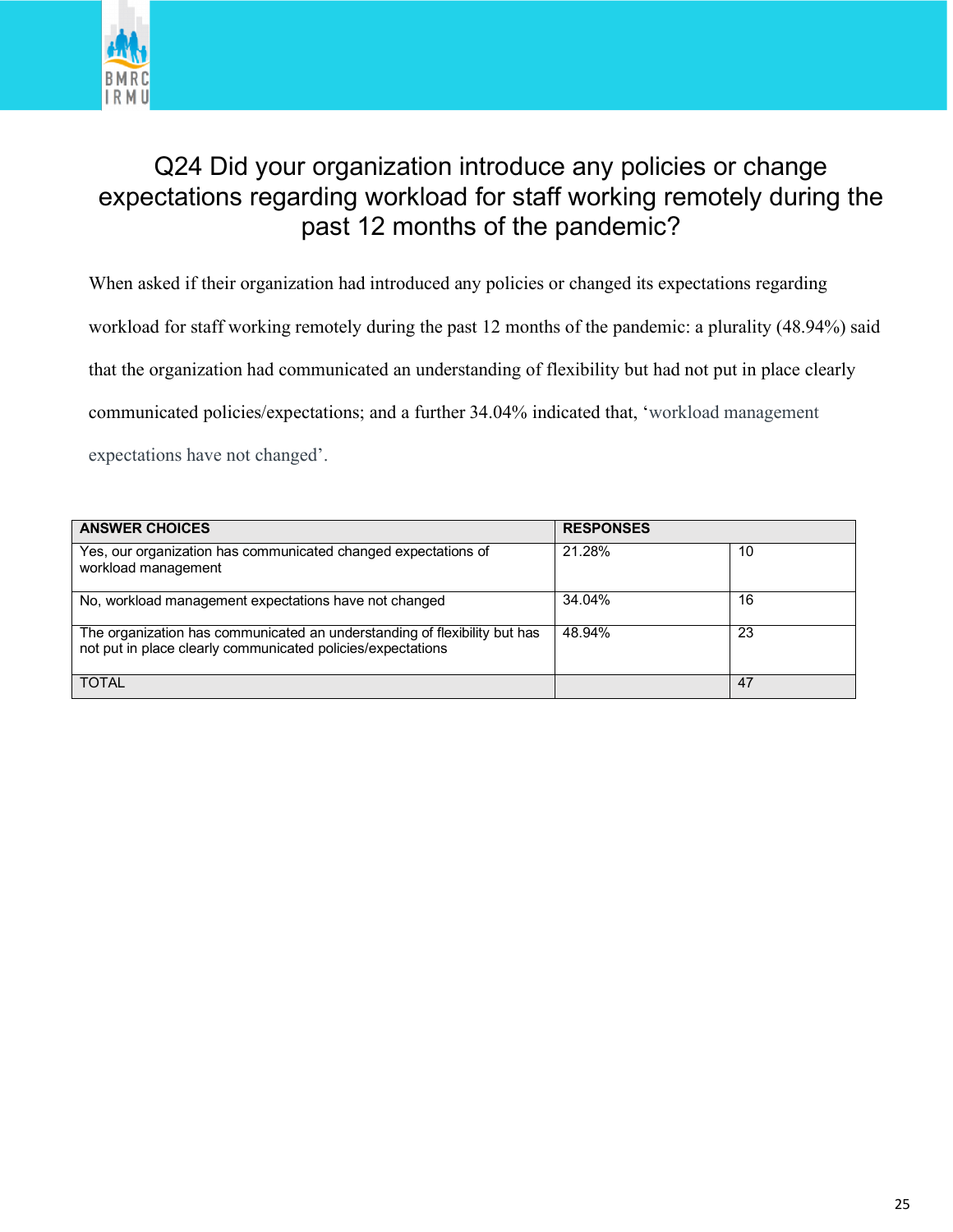

#### Q25 How much did your organization modify its plan for a return to the workplace during the past 12 months of the pandemic?

With regards to how much the organization had modified plans for the return to work in the past 12 months a plurality (42.55%) indicated a lot, and 38.3% said somewhat. No respondent that had a return to the workplace plan indicated that nothing had been done. Only 6.38% of the agencies responding to the survey, 3 agencies, did not have a return to the workplace plan.

| <b>ANSWER CHOICES</b>                                | <b>RESPONSES</b> |          |
|------------------------------------------------------|------------------|----------|
| A lot                                                | 42.55%           | 20       |
| Somewhat                                             | 38.30%           | 18       |
| A little                                             | 12.77%           | 6        |
| Not at all                                           | $0.00\%$         | $\Omega$ |
| Not applicable/Don't have a return to workplace plan | 6.38%            | 3        |
| <b>TOTAL</b>                                         |                  | 47       |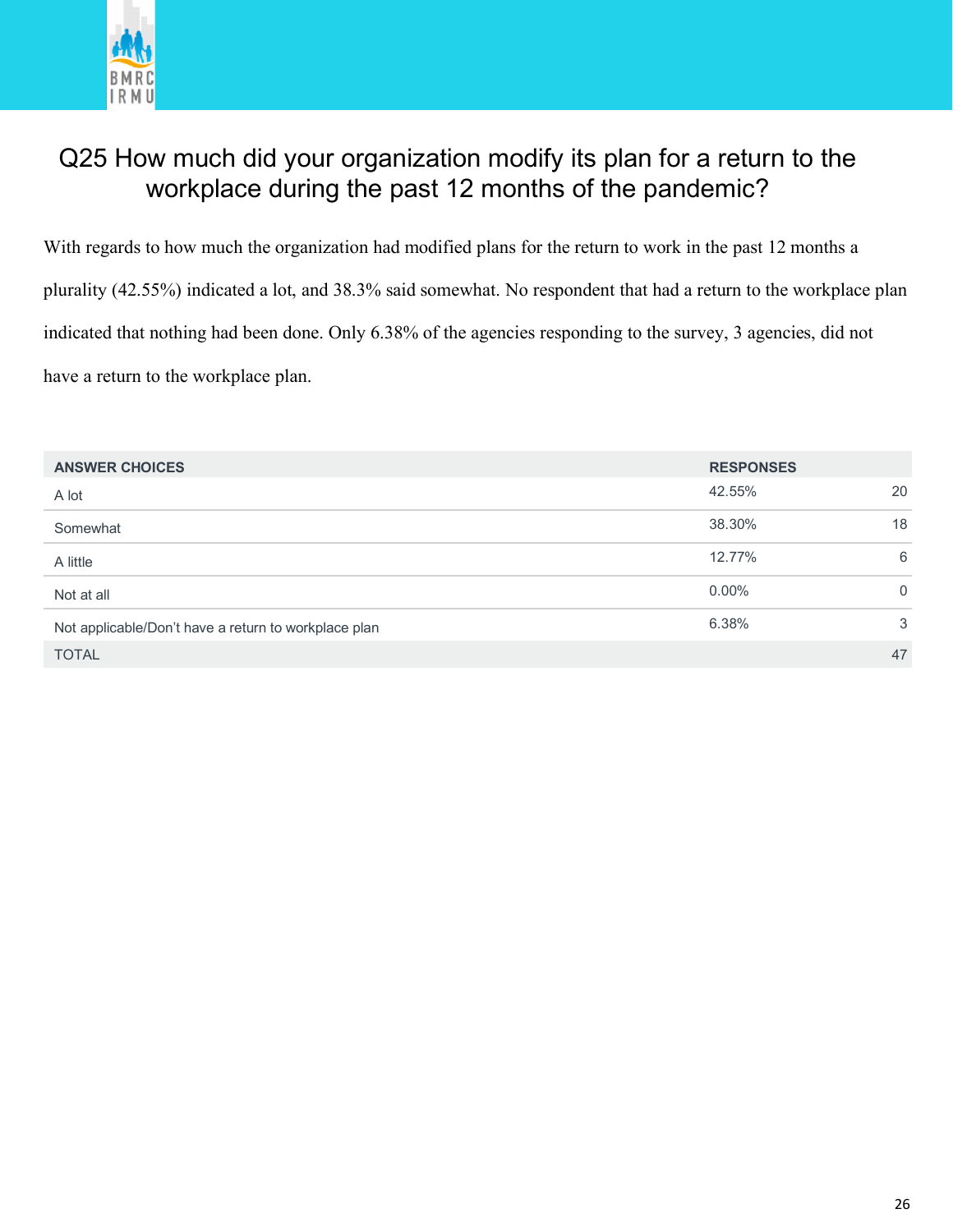

#### Q26 What approach did your organization take to pay staff who remain employed but were not able to work or work remotely due to illness or caregiving needs during the past 12 months of the pandemic? (Select all that apply)

Regarding the approach the organization took to paying staff who were unable to work remotely due to illness or care giving needs, 80% of respondents said that existing leave policy/benefits were applied; 27.5% indicated that full salaries were continued; and 25% indicated that staff were laid off so they were able to collect CERB or EI.

A total of 40 respondents answered this question.

| <b>ANSWER CHOICES</b>                   | <b>RESPONSES</b> |                |  |
|-----------------------------------------|------------------|----------------|--|
| Applying existing leave policy/benefit  | 80.00%           | 32             |  |
| Applying new leave policy/benefit       | 15.00%           | 6              |  |
| Providing full salary continuation      | 27.50%           | 11             |  |
| Providing partial salary continuation   | 5.00%            | $\overline{2}$ |  |
| Laid off so they can collect CERB or El | 25.00%           | 10             |  |
| Not applicable                          | 15.00%           | 6              |  |
| <b>Total Respondents:</b>               |                  | 40             |  |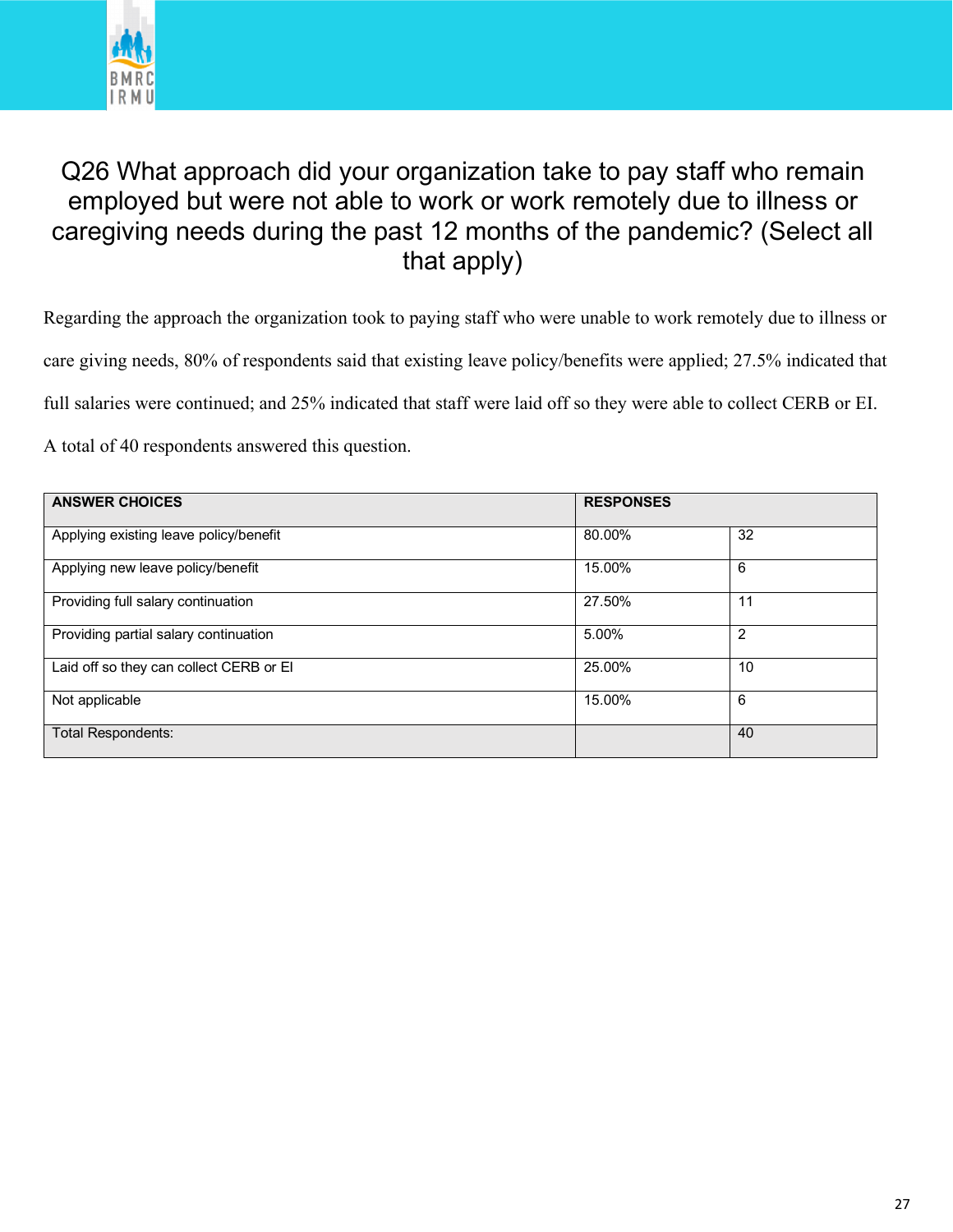

#### Q27 How did your organization support (beyond pay initiatives), those in caregiving roles during the past 12 months of the pandemic? Please select all that apply.

Beyond pay, organizations indicated they supported staff in caregiving roles by: Assessing staff requests on a one-

to-one basis and providing alternative working accommodations based on individual needs (80.43%), and by,

'allowing those in caregiving roles to continue working remotely' (52.17%).

| <b>ANSWER CHOICES</b>                                                                                                        | <b>RESPONSES</b> |    |
|------------------------------------------------------------------------------------------------------------------------------|------------------|----|
| Allowing those in caregiving roles to continue working remotely                                                              | 52.17%           | 24 |
| Offering rotational staffing shifts                                                                                          | 32.61%           | 15 |
| Access or subsidy for daycare needs                                                                                          | 2.17%            | 1  |
| Assessing staff requests on a one-to-one basis and providing alternative working accommodations based on individual<br>needs | 80.43%           | 37 |
| We are not offering additional support to those in caregiving roles                                                          | 10.87%           | 5  |
| <b>Total Respondents:</b>                                                                                                    |                  | 46 |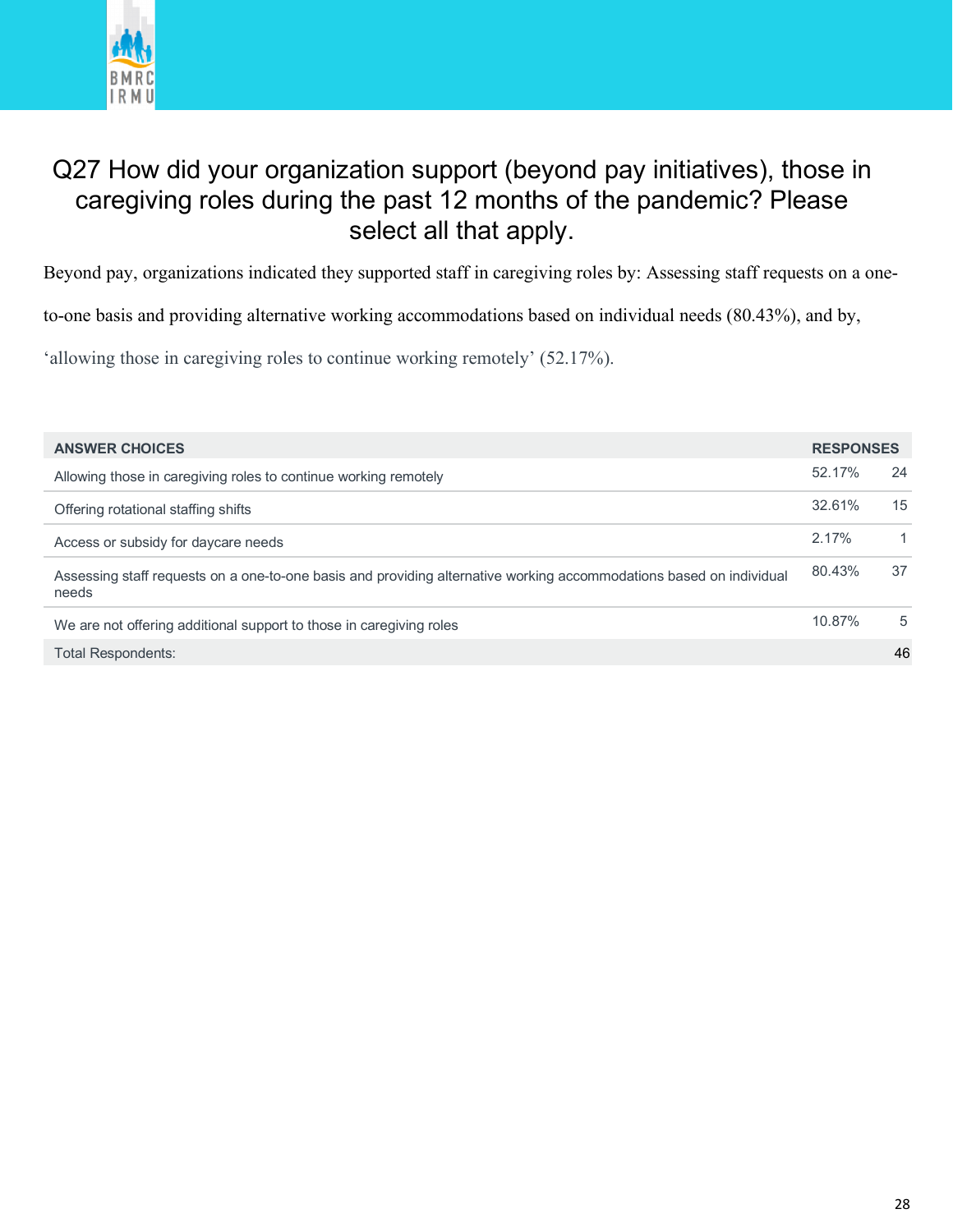

#### Q28 How have staff-management relations changed during the past 12 months of the pandemic?

With respect to changes in staff-management relations, the majority of respondents indicated that they remained relatively the same (53.19%). Only 12.77% said that staff-management relations had deteriorated and 34.04% indicated improvements.

| <b>ANSWER CHOICES</b>        | <b>RESPONSES</b> |    |
|------------------------------|------------------|----|
| Greatly improved             | 14.89%           | 7  |
| Moderately improved          | 19.15%           | 9  |
| Remained relatively the same | 53.19%           | 25 |
| Slightly deteriorated        | 10.64%           | 5  |
| Greatly deteriorated         | 2.13%            |    |
| <b>TOTAL</b>                 |                  | 47 |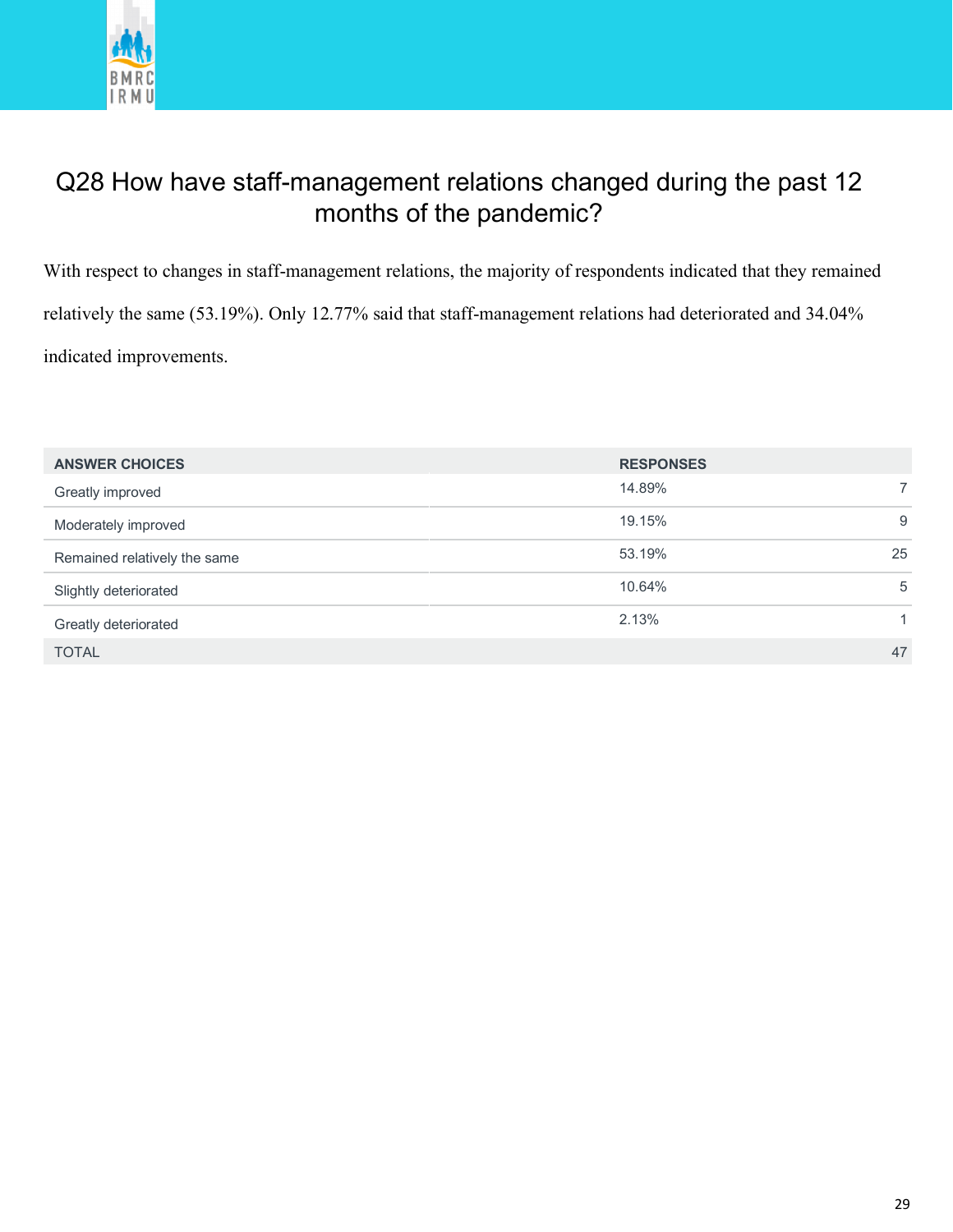

#### Q29 How was your organization's culture maintained during the past 12 months of the pandemic? Please select all that apply.

Regarding how organizational culture was maintained duing the past 12 months of the pandemic, the leading responses were: Continuing regular virtual staff/team meetings (100%); Maintaining the focus on the mission and core values of the organization; and Remaining accountable to board, staff, clients and community stakeholders (tied at 93.62%); and, Continuing to hold Board meetings on a regular basis (91.49%).

| <b>ANSWER CHOICES</b>                                                                                                              | <b>RESPONSES</b> |    |
|------------------------------------------------------------------------------------------------------------------------------------|------------------|----|
| Maintaining the focus on the mission and core values of the organization                                                           | 93.62%           | 44 |
| Remaining accountable to board, staff, clients and community stakeholders                                                          | 93.62%           | 44 |
| Maintaining strong collaborations with other organizations                                                                         | 78.72%           | 37 |
| The health and safety of staff members and their families, clients and the<br>community is the first priority of the organization. | 89.36%           | 42 |
| Ensuring communication with community stakeholders is maintained                                                                   | 78.72%           | 37 |
| Supporting staff morale through team-building activities                                                                           | 76.60%           | 36 |
| Continuing regular virtual staff/team meetings                                                                                     | 100.00%          | 47 |
| Board meetings continue to be held on a regular basis                                                                              | 91.49%           | 43 |
| We have struggled to maintain the organizational culture                                                                           | 6.38%            | 3  |
| Total Respondents:                                                                                                                 |                  | 47 |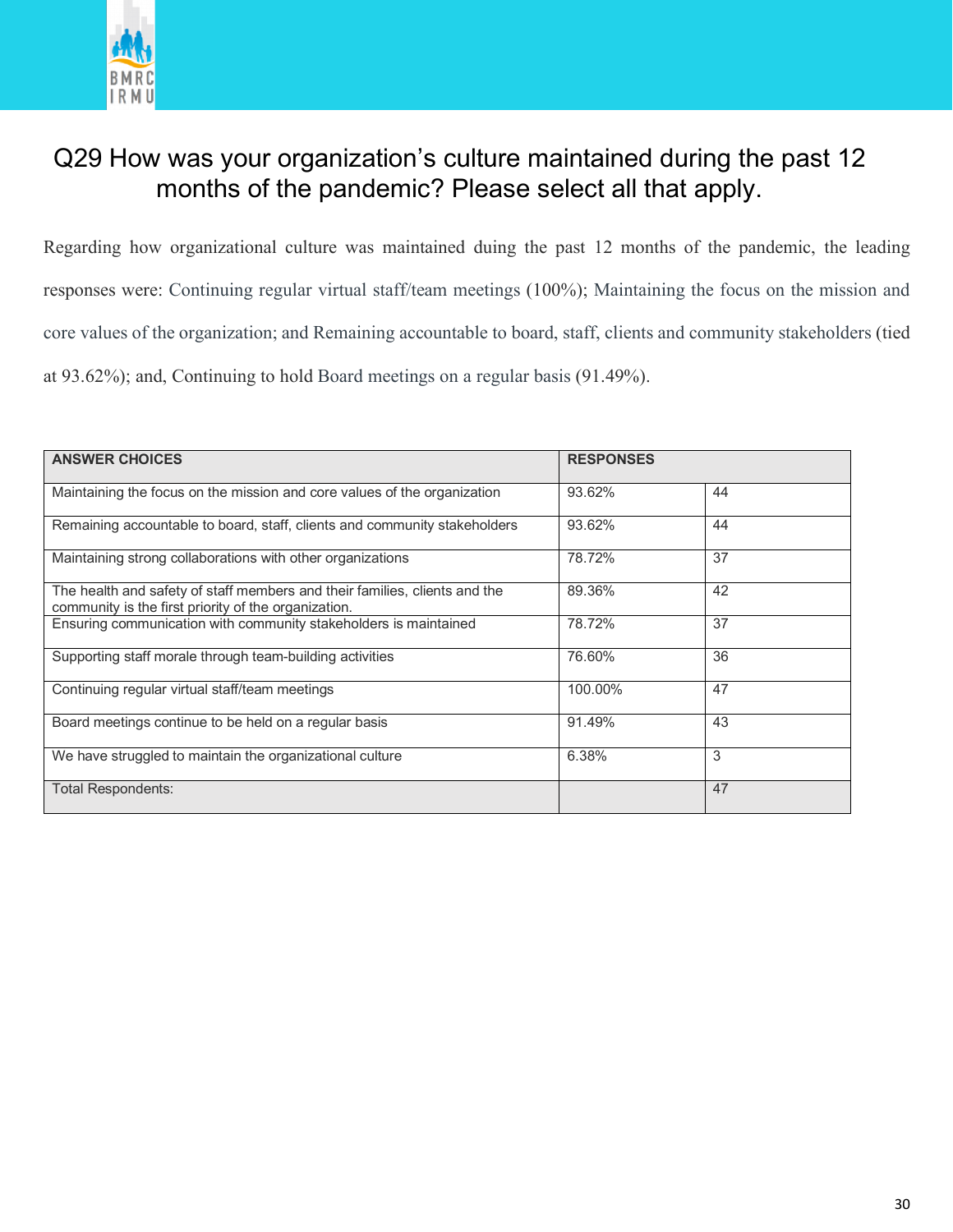

#### Q30 During the past 12 months of the pandemic, did the organization's support for workers who had transitioned to online service delivery change:

Did the organization's support for workers as they moved online change during the past 12 months: 76.6% said support had increased, and 21.28% said it had stayed the same. No one indicated a decline in support.

| <b>ANSWER CHOICES</b>  | <b>RESPONSES</b> |          |
|------------------------|------------------|----------|
| Increase               | 76.60%           | 36       |
| <b>Remain The Same</b> | 21.28%           | 10       |
| Decrease               | $0.00\%$         | $\Omega$ |
| Unable To Assess       | 2.13%            |          |
| <b>TOTAL</b>           |                  | 47       |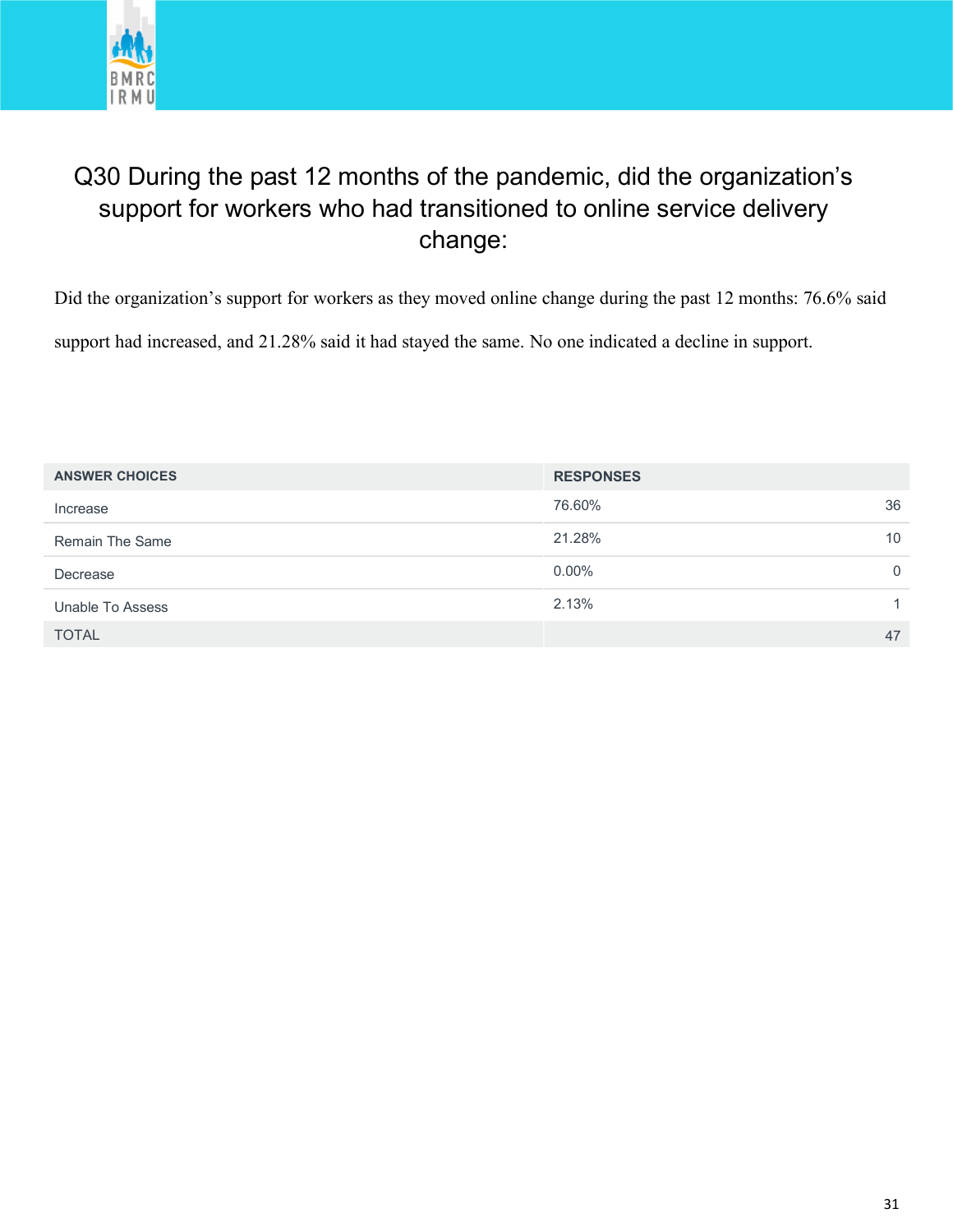

#### Q31 During the past 12 months of the pandemic, did collaboration with other organizations:

A strong majority of respondents (72.34%) indicated that collaborations had increased in the past 12 months.

Only 8.51% said they had decreased.

| <b>ANSWER CHOICES</b> | <b>RESPONSES</b> |
|-----------------------|------------------|
| Increase              | 34<br>72.34%     |
| Stay the same         | 19.15%<br>9      |
| Decrease              | 8.51%<br>4       |
| <b>TOTAL</b>          | 47               |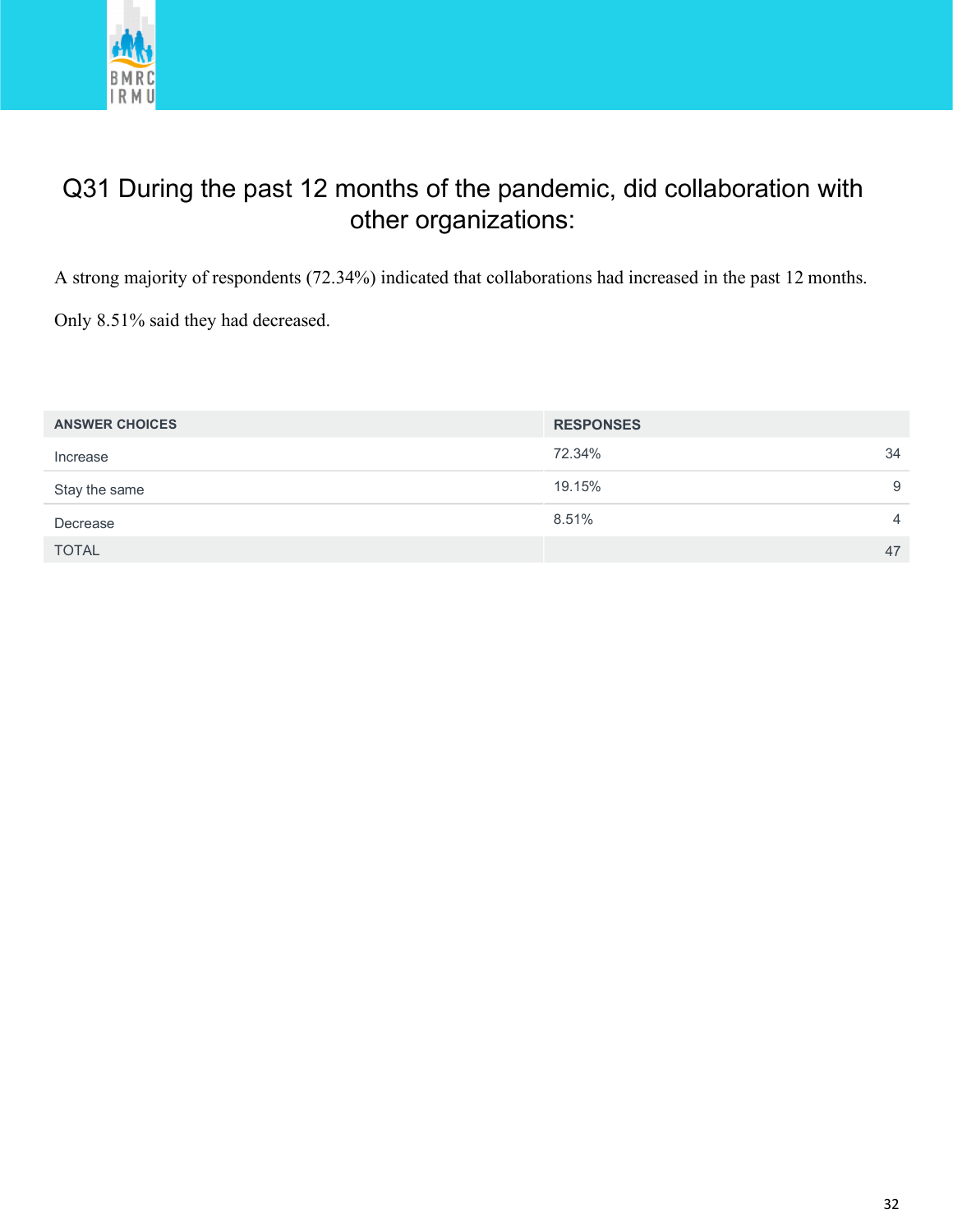

#### Q32 During the past 12 months of the pandemic, did competition for clients with other organizations:

70.21% of respondents said that competition for clients with other organizations had stayed the same, and

another 23.4% said there was an increase in competition. Only 6.38% said competition for clients had decreased.

| <b>ANSWER CHOICES</b> | <b>RESPONSES</b> |    |
|-----------------------|------------------|----|
| Increase              | 23.40%           | 11 |
| Stay the same         | 70.21%           | 33 |
| Decrease              | 6.38%            | 3  |
| <b>TOTAL</b>          |                  | 47 |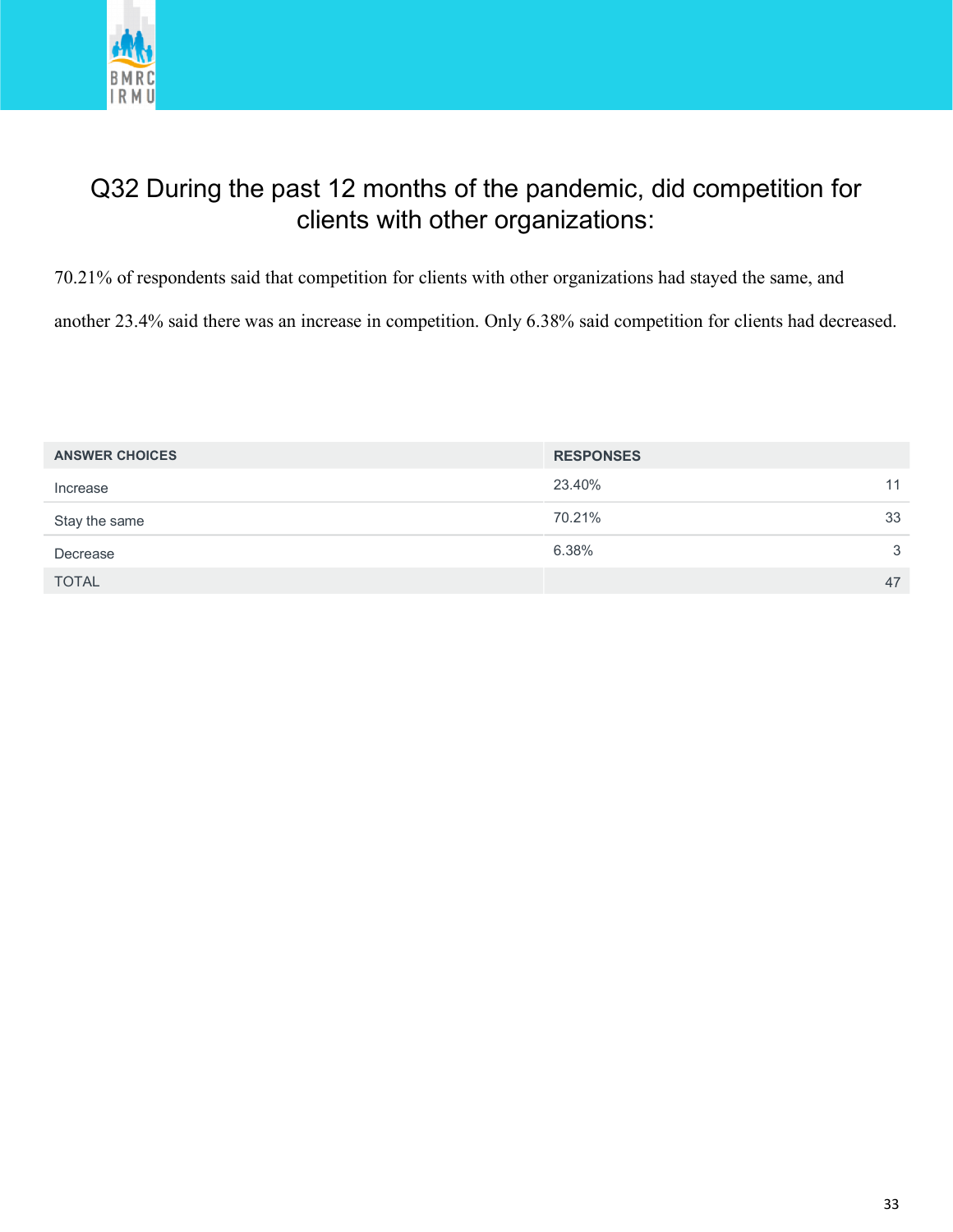

#### Q33 During the past 12 months of the pandemic, did your organization have well-coordinated and standardized communication systems and protocols to ensure clear and transparent communication with all stakeholders while meeting and working online? Please select all that apply.

In response to the question: During the past 12 months of the pandemic, did your organization have wellcoordinated and standardized communication systems and protocols to ensure clear and transparent communication with all stakeholders while meeting and working online? A large majority of respondent said yes in the case of board members and other stakeholders (95.74%), internal staff and volunteers (89.36%), and external clients/communities (74.47%).

| <b>ANSWER CHOICES</b>                                                 | <b>RESPONSES</b> |                |
|-----------------------------------------------------------------------|------------------|----------------|
| Yes, with internal staff and volunteers                               | 89.36%           | 42             |
| Yes, with external clients/communities                                | 74.47%           | 35             |
| Yes, with board members and other stakeholders                        | 95.74%           | 45             |
| Communication with internal staff and volunteers has been fragmented  | 6.38%            | 3              |
| Communication with external clients/communities has been fragmented   | 14.89%           | $\overline{7}$ |
| Communication with board members and stakeholders has been fragmented | 2.13%            | 1.             |
| Communication with internal staff and volunteers has been fragmented  | $0.00\%$         | $\mathbf{0}$   |
| Communication with funders has been fragmented                        | 4.26%            | 2              |
| <b>Total Respondents:</b>                                             |                  | 47             |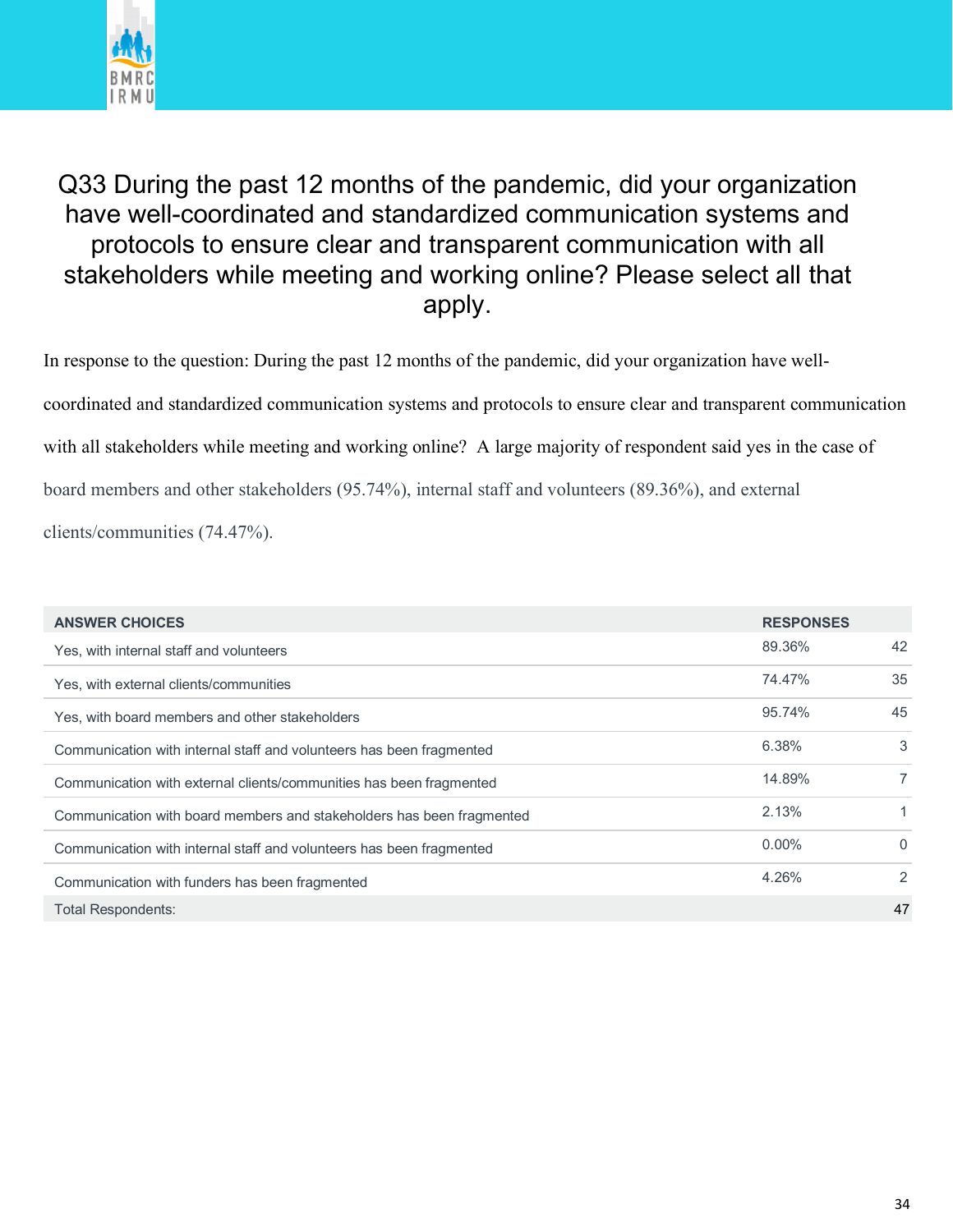

#### Q34 How comfortable have you been about the security and confidentiality of your proprietary information being accessed or stored remotely, including through employee personal devices during the past 12 months of the pandemic?

In terms of comfort about the security and confidentiality of information storied and accessed, 53.19% of

responding agencies indicated that they were somewhat comfortable, but equal numbers (23.4%) said they were 'a

bit uncomfortable' or conversely, 'very comfortable'.

| <b>ANSWER CHOICES</b>                                                                | <b>RESPONSES</b> |          |
|--------------------------------------------------------------------------------------|------------------|----------|
| Very Comfortable                                                                     | 23.40%           | 11       |
| Somewhat Comfortable                                                                 | 53.19%           | 25       |
| A bit uncomfortable                                                                  | 23.40%           | 11       |
| Not at all comfortable. We will be revising our security tools and protocols shortly | $0.00\%$         | $\Omega$ |
| <b>TOTAL</b>                                                                         |                  | 47       |
|                                                                                      |                  |          |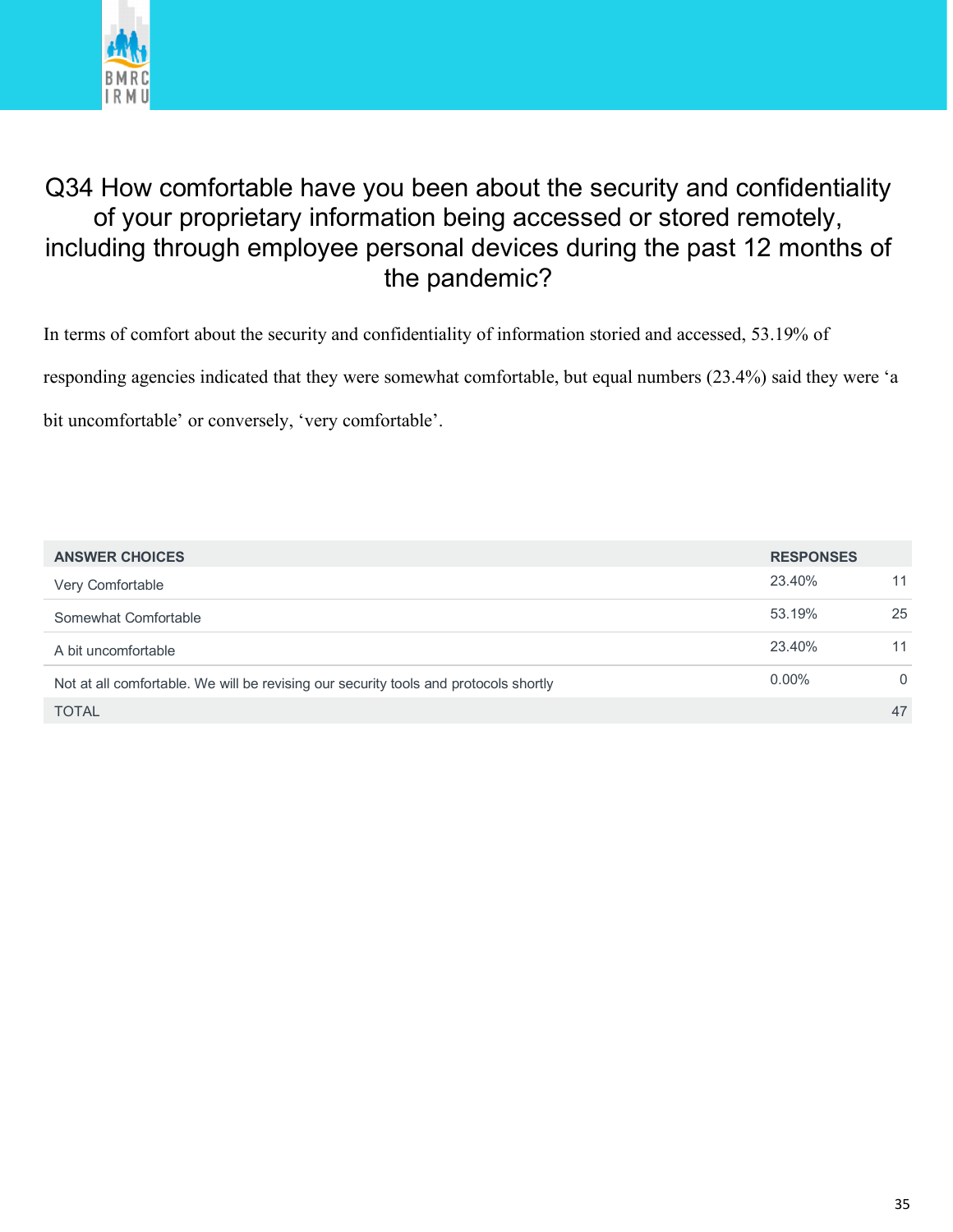

#### Q35 What actions has your organization taken for the collection and storage of information accessed remotely by staff during the past 12 months of the pandemic? Please select all that apply.

With respect to the actions of organizions regarding safe accessing and storage of infoimation, the

three leading responses were: Raising awareness on security and confidentiality concerns (82.98%);

Updating programs and systems regularly (80.85%); and Prohibiting or limiting work-related data on

personal devices (70.21%).

| <b>ANSWER CHOICES</b>                                                      | <b>RESPONSES</b> |                |
|----------------------------------------------------------------------------|------------------|----------------|
| Requiring sensitive data to be encrypted                                   | 38.30%           | 18             |
| Requiring cybersecurity training for staff                                 | 46.81%           | 23             |
| Updating programs and systems regularly                                    | 80.85%           | 40             |
| Changing and using stronger passwords                                      | 61.70%           | 29             |
| Reinforcing control access                                                 | 61.70%           | 29             |
| Raising awareness on security and confidentiality concerns                 | 82.98%           | 39             |
| Prohibiting or limiting work-related data on personal devices              | 70.21%           | 33             |
| Introducing new cybersecurity software as part of operations               | 38.30%           | 18             |
| Hiring I.T. consultants to evaluate the security of software used remotely | 36.17%           | 17             |
| No actions taken yet                                                       | 4.26%            | $\overline{2}$ |
| <b>Total Respondents</b>                                                   |                  | 47             |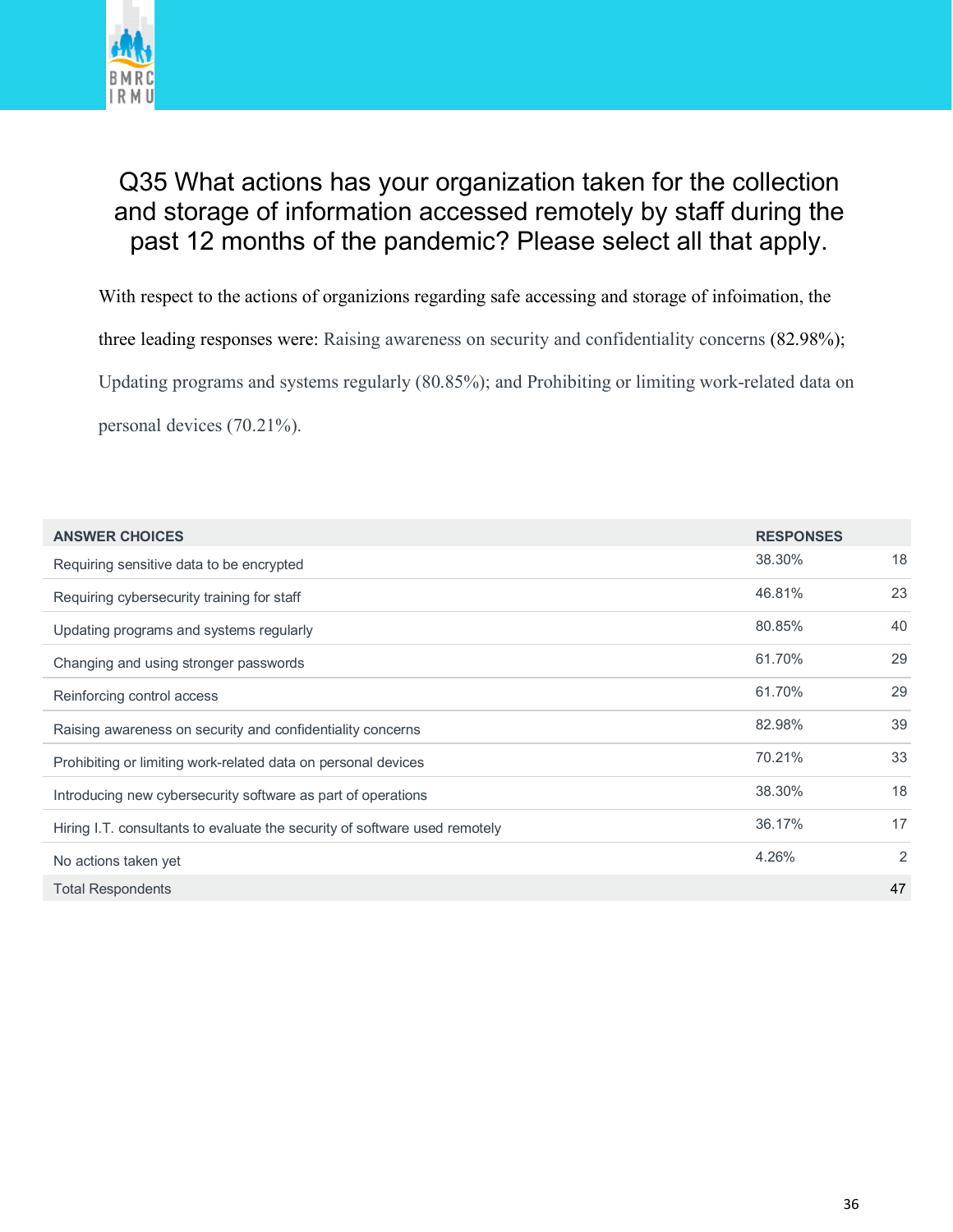

#### Q36 In what areas is your organization currently building capacity as a result of the past 12 months of the pandemic? Please select all that apply.

Regarding areas where organizational capacities are being built, the three most frequent responses were: New model for delivery of service (42.86%); More mentorship and bridging services (40.48%), and More connections with private sector employers (tied at 40.48%). There was a stong emphasis on enhancing employment related services and service delivery for clients.

| <b>ANSWER CHOICES</b>                                                                 | <b>RESPONSES</b> |                |
|---------------------------------------------------------------------------------------|------------------|----------------|
| More mentorship and bridging services                                                 | 40.48%           | 17             |
| More assistance for clients moving from one place to another in Canada                | 16.67%           | 7              |
| More connections with private sector employers                                        | 40.48%           | 17             |
| Settlement services for clients living in rural areas                                 | 21.43%           | 9              |
| Enhancing clients' employment prospects by offering new skills programs post-pandemic | 38.10%           | 16             |
| Hybrid model for delivery of service                                                  | 30.95%           | 13             |
| Additional types of services                                                          | 9.52%            | $\overline{4}$ |
| No comment                                                                            | 2.38%            |                |
| <b>Total Respondents:</b>                                                             |                  | 42             |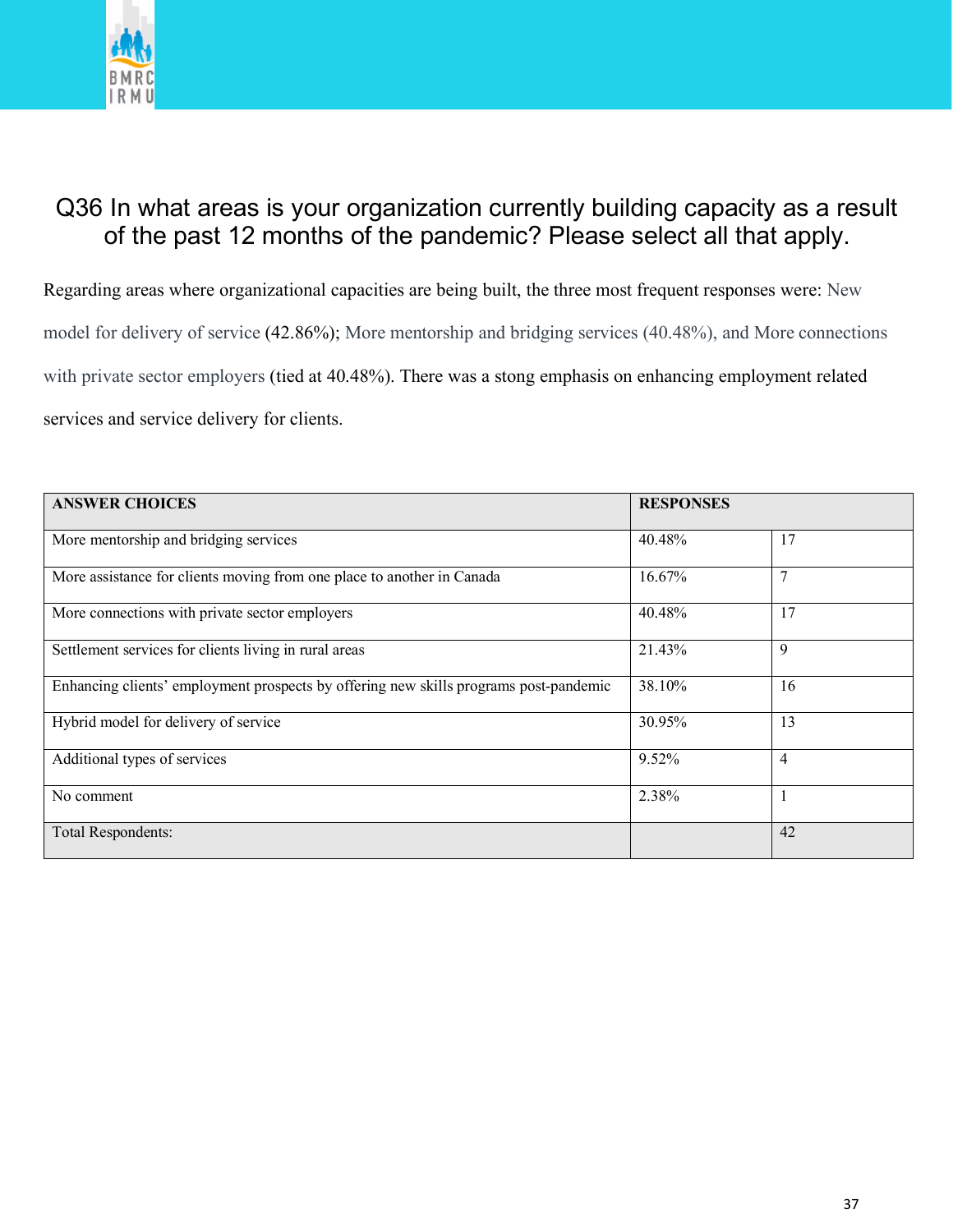

#### Q37 Did you adjust performance metrics during the past 12 months of the pandemic in your annual performance plan(s) or plan to do so postpandemic?

Regarding performance metrics and performance plans, the leading responses were: 'Yes - we have lowered performance target(s) previously set' (23.91%), 'We are still in the process of setting performance metrics', and 'We have decided not to adjust now, but plan to revisit later' (tied at 21.74%).

| <b>ANSWER CHOICES</b>                                                           | <b>RESPONSES</b> |    |
|---------------------------------------------------------------------------------|------------------|----|
| We are still in the process of setting performance metrics                      | 21.74%           | 10 |
| Yes - we have lowered performance target(s) previously set                      | 23.91%           | 11 |
| Yes - we've added new performance metrics                                       | 6.52%            | 3  |
| We are currently considering, but have not yet decided                          | 17.39%           | 8  |
| We have decided not to adjust now, but plan to revisit later                    | 21.74%           | 10 |
| We considered and we will not adjust                                            | 15.22%           | 7  |
| We want to adjust performance metrics to deal with crises but are unsure<br>how | 2.17%            |    |
| <b>TOTAL</b>                                                                    |                  | 46 |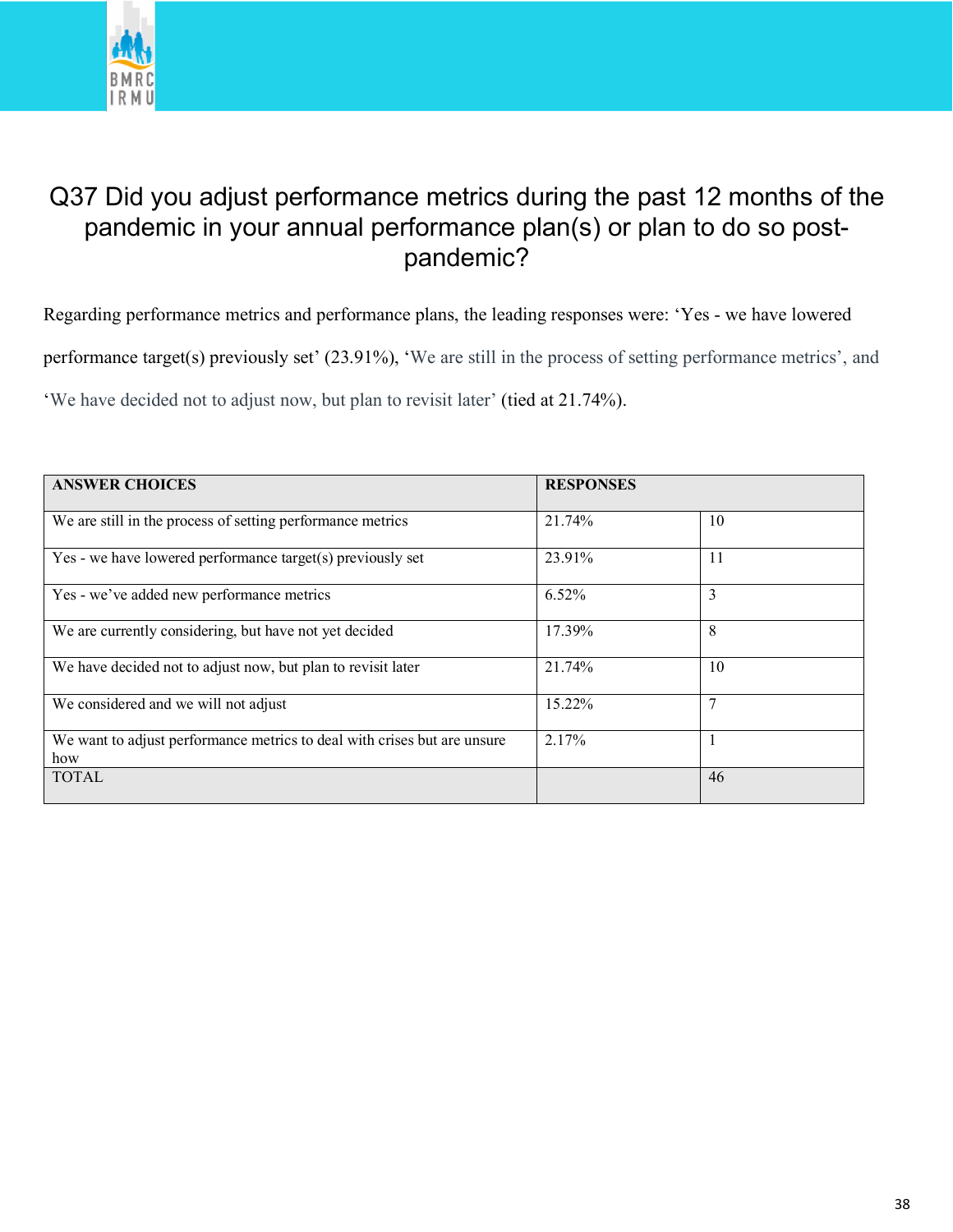

#### Q38 How did your organization navigate funding changes during the past 12 months of the pandemic? Please select all that apply.

In terms of how organizations navigated funding changes in the past 12 months, leading responses were: Attended information webinars (69.05%); Shared information with other organizations (50%); and, Needed expertise from in-house (board, staff, volunteers) (45.24%).

| <b>ANSWER CHOICES</b>                                     | <b>RESPONSES</b> |    |
|-----------------------------------------------------------|------------------|----|
| Received financial aid from external sources              | 38.10%           | 16 |
| Needed expertise from in-house (board, staff, volunteers) | 45.24%           | 19 |
| Attended information webinars                             | 69.05%           | 29 |
| Self-researched financial advice                          | 23.81%           | 10 |
| Shared information with other organizations               | 50.00%           | 21 |
| None                                                      | 7.14%            | 3  |
| <b>Total Respondents:</b>                                 |                  | 42 |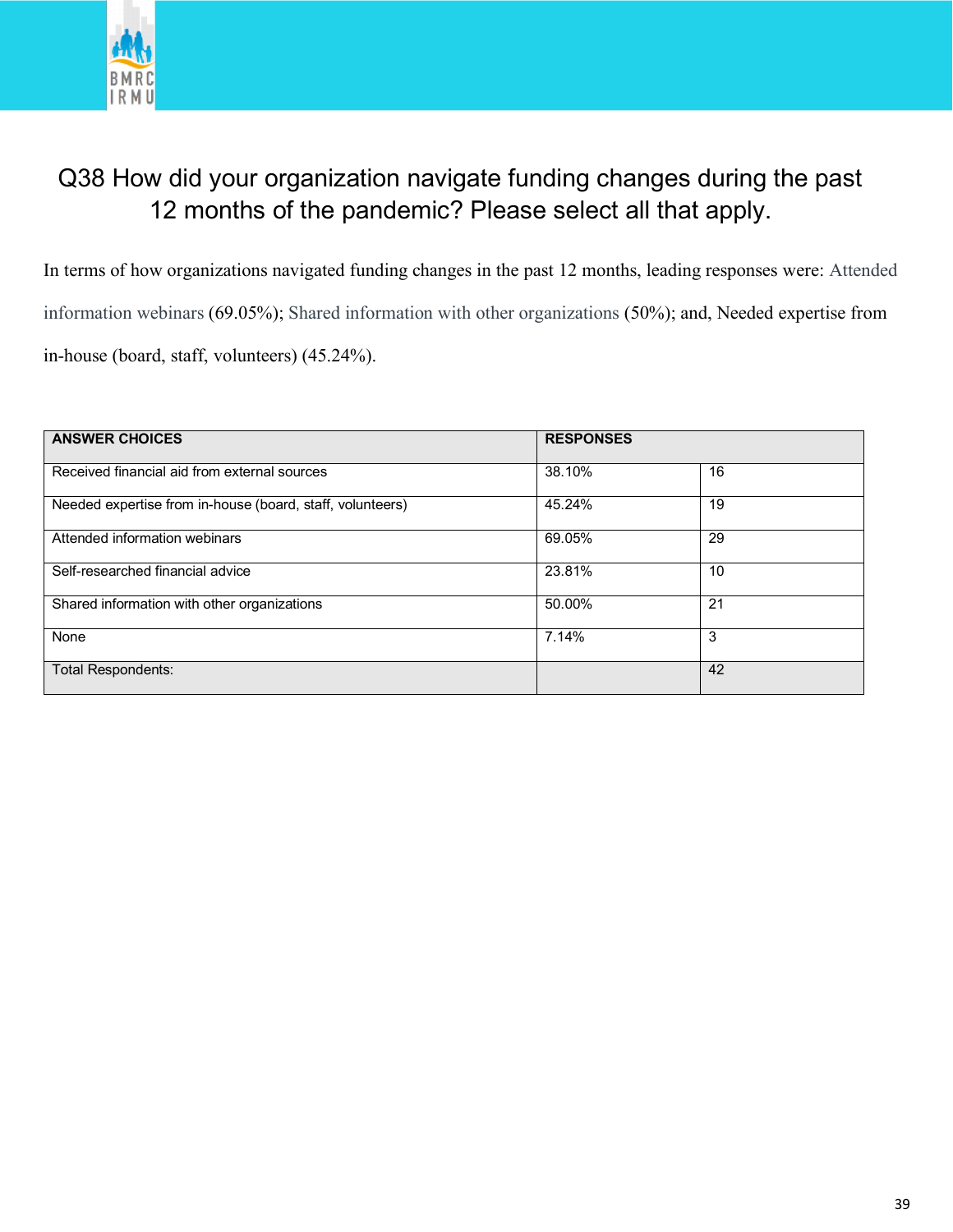

#### Q39 Based on your organization's experience in the past 12 months of the pandemic, do you expect that post-pandemic government funding will:

Concerning expectations regarding post-pandemic funding: the largest number expect that funding will not increase enough to cover needs (36.17%); will not change (25.53%); and will decline (21.28%). Hence, a clear majority indicated concerns about post-pandemic inadequacies in funding.

| <b>ANSWER CHOICES</b>                   | <b>RESPONSES</b> |    |
|-----------------------------------------|------------------|----|
| Will increase sufficiently              | 10.64%           | 5  |
| Will not increase enough to cover needs | 36.17%           | 17 |
| Will not change                         | 25.53%           | 12 |
| Will decline                            | 21.28%           | 10 |
| Don't know                              | 6.38%            | 3  |
| <b>TOTAL</b>                            |                  | 47 |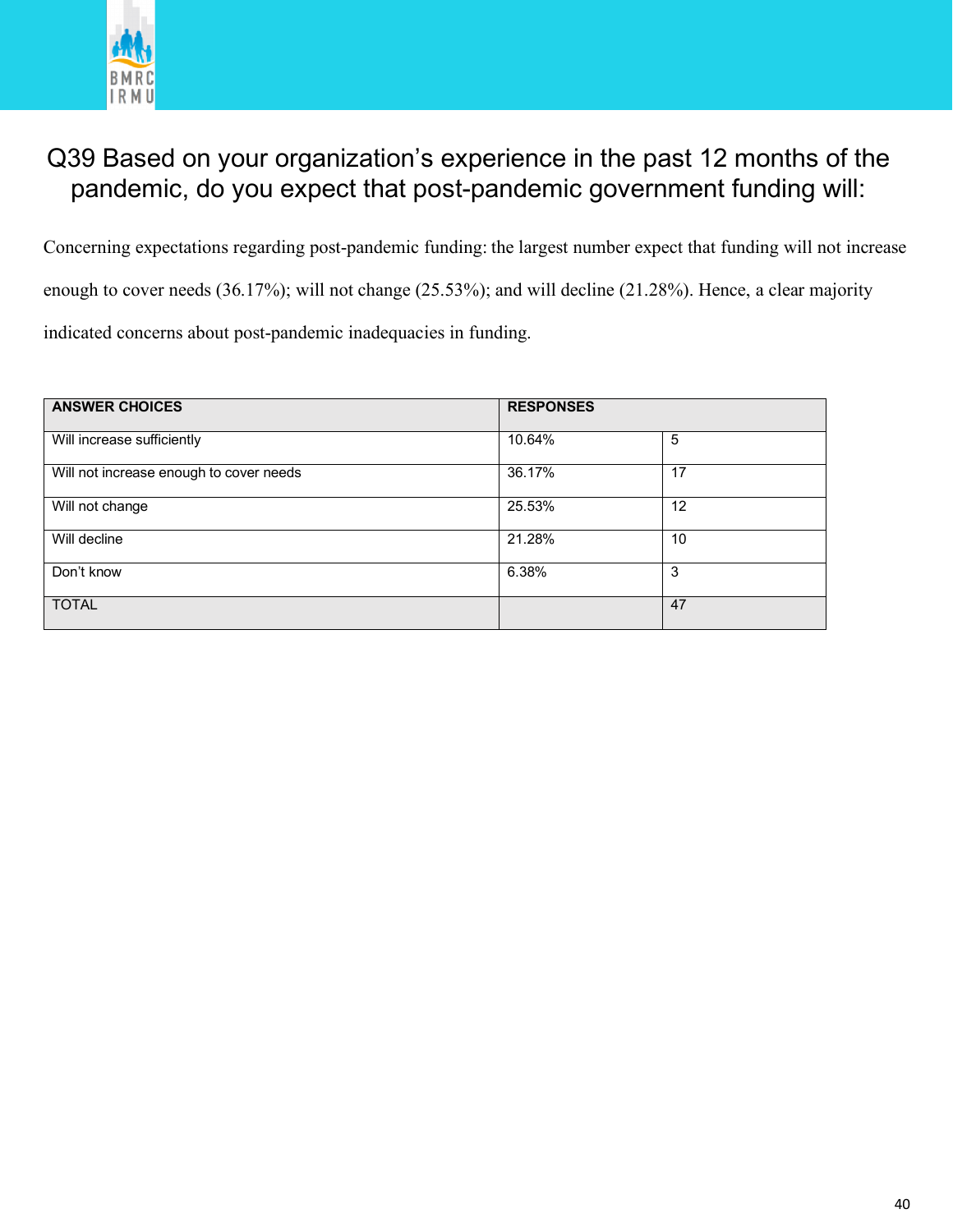

#### Q40 What initiatives has your organization undertaken in an effort to diversify your current revenue streams based on its experience in the past 12 months of the pandemic? Please select all that apply.

Regarding efforts in the past 12 months to diversify funding streams, 43.24% of respondents indicated their agencies had engaged in sales/and fundraising; 40.54% said there were no initiatives; and 27.03% identified extending social enterprise. There were only 37 responses to this question.

| <b>ANSWER CHOICES</b>                      | <b>RESPONSES</b> |    |
|--------------------------------------------|------------------|----|
| No initiatives                             | 40.54%           | 16 |
| Sales/fundraising/lottery                  | 43.24%           | 18 |
| Applied for new additional funding streams |                  | 10 |
| Running special/external events            | 5.41%            | 3  |
| Extending social enterprise                | 27.03%           | 11 |
| <b>Total Respondents</b>                   |                  | 37 |